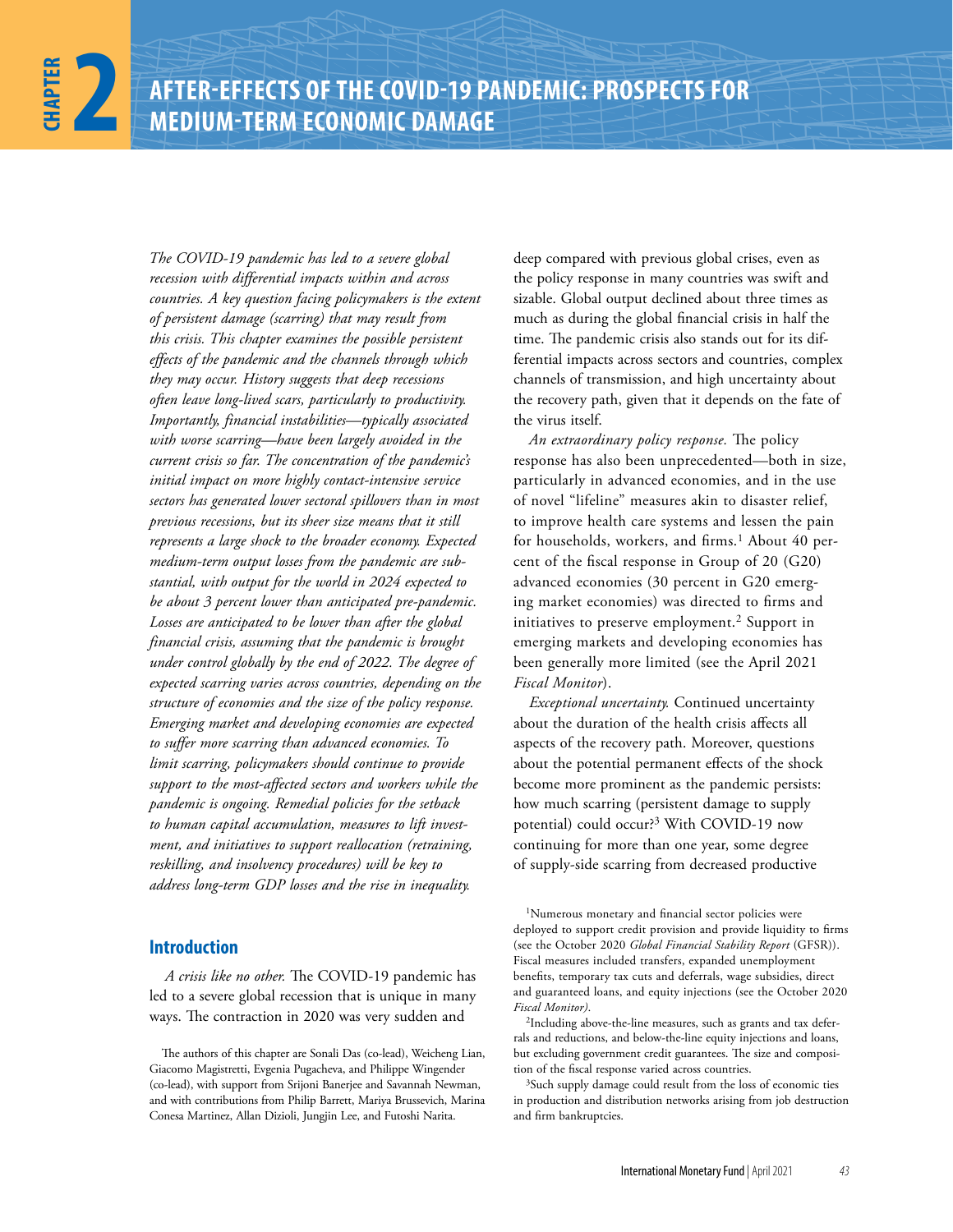capacity and demand-side persistent preference shifts is likely. This will differ across countries, as the extent of the health crisis interacts with countries' economic structures (such as the importance of "high-contact" sectors, where people are in close proximity) and varying policy responses.

*What are the main channels of scarring and implications for the medium-term outlook?* The atypical features of the crisis—its severity, differential impacts, complex transmission, and high uncertainty—make assessment of the economic effects of COVID-19 challenging. To shed light on these issues, this chapter investigates the following questions:

- 1. What can we learn about prospects for scarring from historical experience with recessions? What are the most relevant channels in the current setting (productivity, labor, capital)?
- 2. How important are sectoral spillovers in propagating shocks to the broader economy? How relevant are such effects in the current crisis?
- 3. Given (1) and (2), what are the implications for the medium-term outlook?

The main findings of the chapter are the following:

- *The prospects for scarring from COVID-19 are substantial, even if lower than after the global financial crisis*. Severe recessions in the past, particularly deep ones, have been associated with persistent output losses. The relative financial stability following the COVID-19 shock so far is encouraging, however, as the greatest scarring in the past has occurred in recessions associated with financial crises.4 Experience from previous recessions also suggests that the productivity channel could be particularly important, as recessions have typically been followed by persistent losses to total factor productivity (TFP).
- *Sectoral productivity shocks have persistent effects and sectoral spillovers have been an important amplification mechanism.*5 On average, sectors

4While the global financial system has been resilient so far during the pandemic, some stresses are emerging, with asset valuations appearing stretched, financial vulnerabilities intensifying in some sectors, and loan defaults potentially increasing in 2021 as debt service moratoriums expire. A repricing of risk in markets and resultant tightening in financial conditions could interact with such vulnerabilities, further affecting confidence and endangering macro-financial stability (see Chapters 1 and 2 of the April 2021 GFSR).

5The analysis considers sector level changes to TFP, which reflects technology changes as well as the efficiency of combining inputs in the production process.

have not recovered after productivity shocks in the past, demonstrating the potential for permanent declines in sectors most affected by the COVID-19 shock. Although the relative size of sectoral spillovers (compared with the effect of shocks within the same sector) is smaller for the COVID-19 shock than in past recessions (given that high-contact sectors are less central to production networks), spillovers are still sizable and are likely to have meaningfully amplified the COVID-19 shock.

• *Expected medium-term output losses from the pandemic shock are sizable, but they exhibit significant variation across economies and regions*. Despite higher-than-usual growth as the global economy recovers from the COVID-19 shock, world output is still anticipated to be about 3 percent lower in 2024 than pre-pandemic projections suggested. This expected scarring is less than what was seen following the global financial crisis, consistent with financial sector disruptions being contained in the current crisis. Unlike during the global financial crisis, when advanced economies were much more affected, emerging market and developing economies are expected to have deeper scars than advanced economies. This reflects in part their more muted policy responses, as countries with larger pandemic-related fiscal responses are projected to experience smaller losses. After accounting for income differences, economies that are more reliant on tourism, and those with larger service sectors, are projected to experience more persistent losses.

After a brief primer on the economic impacts of supply versus demand shocks in the context of the pandemic, this chapter turns to the analysis of previous recessions and channels through which scarring occurred. Then, to better understand how a large and uneven shock, such as that of the COVID-19 pandemic, can transmit through domestic and global supply chains, the section that follows examines historical sectoral shocks and their spillovers to other sectors. The next section examines the implications for the medium-term outlook. The penultimate section draws together the implications for policies to limit scarring from the crisis. The chapter concludes with a summary of the main takeaways.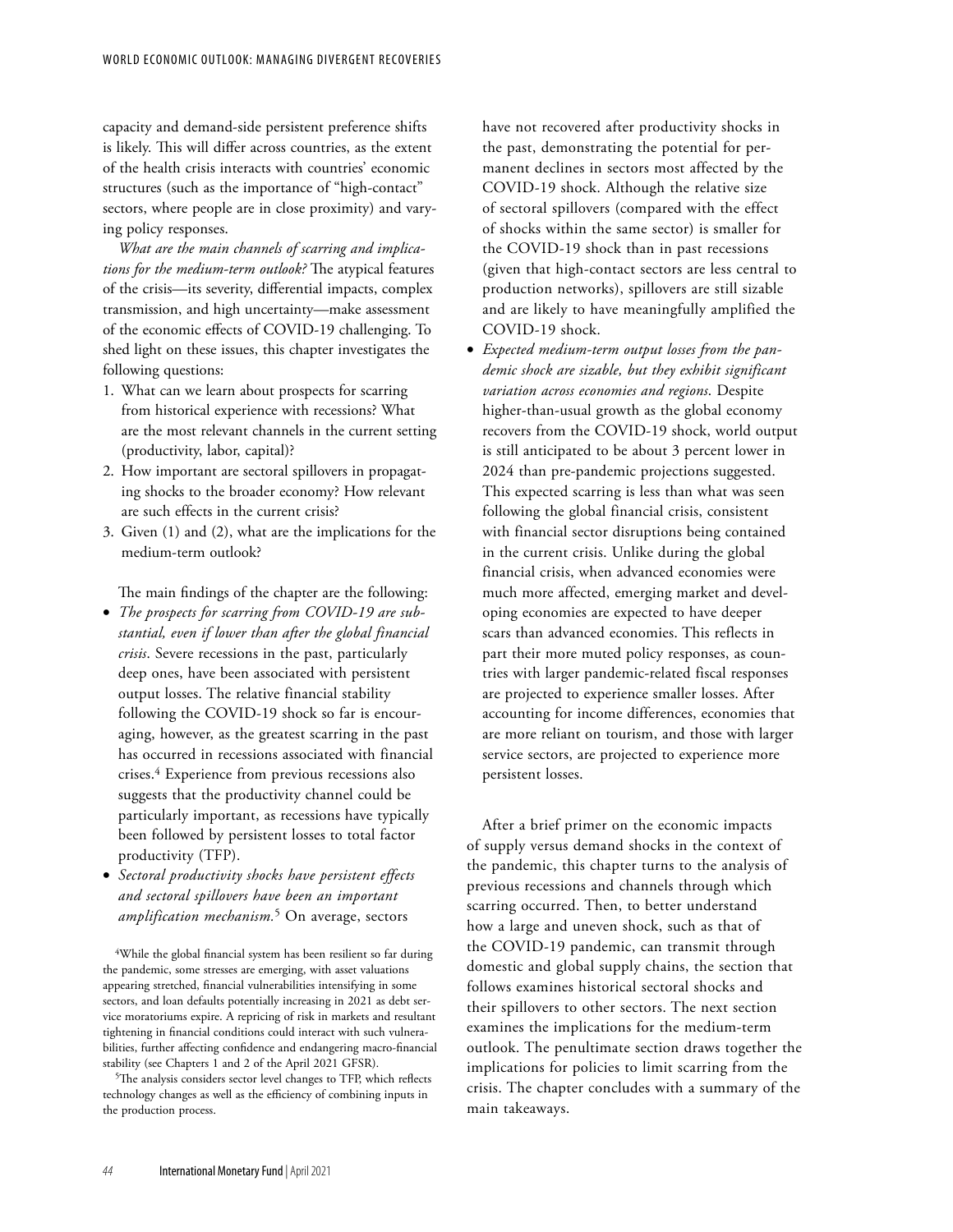### Table 2.1 Differential Impact across Sectors

#### High-contact, affected sectors Effectively shut down

For example, hotels, restaurants, transportation, brick-and-mortal retail *Supply and demand collapsed simultaneously.*

#### High-contact, less-affected sectors

Essential services and outdoor activities For example, health services, grocery stores, construction *In some, supply was constrained and demand increased.*

#### Low-contact service sectors

Shifted quickly to online delivery For example, professional and business services *Supply was largely unaffected, but demand decreased.*

### Other low-contact sectors

For example, manufacturing *Supply was constrained; demand increased or decreased depending on subsector.* Source: IMF staff compilation.

## **Demand and Supply in a Low-Contact Economy: A Primer on the Pandemic Shock**

Given the unique nature of the crisis, a brief exploration of the supply and demand shocks at play can help outline the transmission of the pandemic's economic effects and its differential impacts across sectors and countries. Sectors can be grouped into four categories based on their contact intensity and vulnerability to disruption by the pandemic (Table 2.1). High-contact, affected sectors have been most severely impacted by lockdowns and other pandemic containment measures (Figure 2.1, panel 1), but the decline in activity was also sudden and severe in other sectors.

- *On the supply side*, lockdowns reduced effective productive capacity. Some businesses also experienced lower productivity because they had to reorganize production to increase the physical distance between workers. These initial sectoral supply shocks spilled over to affect supply in other sectors through links in production networks.<sup>6</sup>
- *Demand* fell due to reduced mobility and as precautionary savings rose amid heightened uncertainty. The initial supply shocks also propagated to a decline in demand.7 This propagation was amplified in many cases by liquidity-constrained households and firms forced to cut back on outlays, leading to more layoffs and further declines in private spending.<sup>8</sup>

6See Baqaee and Farhi (2020) for an illustration.

7See Guerrieri and others (2020) and Baqaee and Farhi (2021) for models in which supply shocks can transform into Keynesian aggregate demand shocks.

8A large portion of the policy response was focused on mitigating household and firm liquidity constraints, but the number of households and firms in financial distress rose nonetheless in many countries following the COVID-19 outbreak. See Li and others (2020).

#### Figure 2.1. Value Added during Recessions, by Sector Group *(Index, last prerecession quarter = 100)*

COVID-19 led to a sharp contraction. High-contact sectors have been most severely affected, but the contraction was also sudden and severe in other sectors.





Sources: Organisation for Economic Co-operation and Development; US Bureau of Economic Analysis; and IMF staff calculations.

Note: Data are for 1990:Q1–2020:Q4 from 38 countries (the number of countries used for each recession line varies). Time since the shock (in quarters) is on the *x*-axis. Lines are averages weighted by country's purchasing-power-parity GDP, with quarter 0 as the last prerecession quarter. For the COVID-19 crisis, quarter 0 is 2019:Q4. For the global financial crisis (GFC), quarter 0 is the country-specific date of peak real GDP during 2007–08. Other recessions are country specific and identified by two consecutive quarters of negative growth during 1990–2006 and 2009–19. High-contact, affected sectors are accommodation and food services; arts, entertainment, and other service activities; wholesale and retail trade; and transportation; high-contact, less-affected sectors are construction; and public administration, education, and health care; low-contact services are information and communication; financial and insurance activities; real estate activities; and other professional and scientific activities; other low-contact sectors are agriculture; manufacturing; and mining and utilities.

Overall, the economic contraction in the first half of 2020 is best understood as a combination of a massive initial supply shock and a large decline in demand, with propagation through production networks. The swift action taken by policymakers cushioned household income and firms' cash flow, improved confidence, and prevented a rapid amplification of shocks through the financial sector and further demand channels.

Focusing on the case of the United States, for which detailed and timely data are available, a picture emerges of the relative strengths of the supply and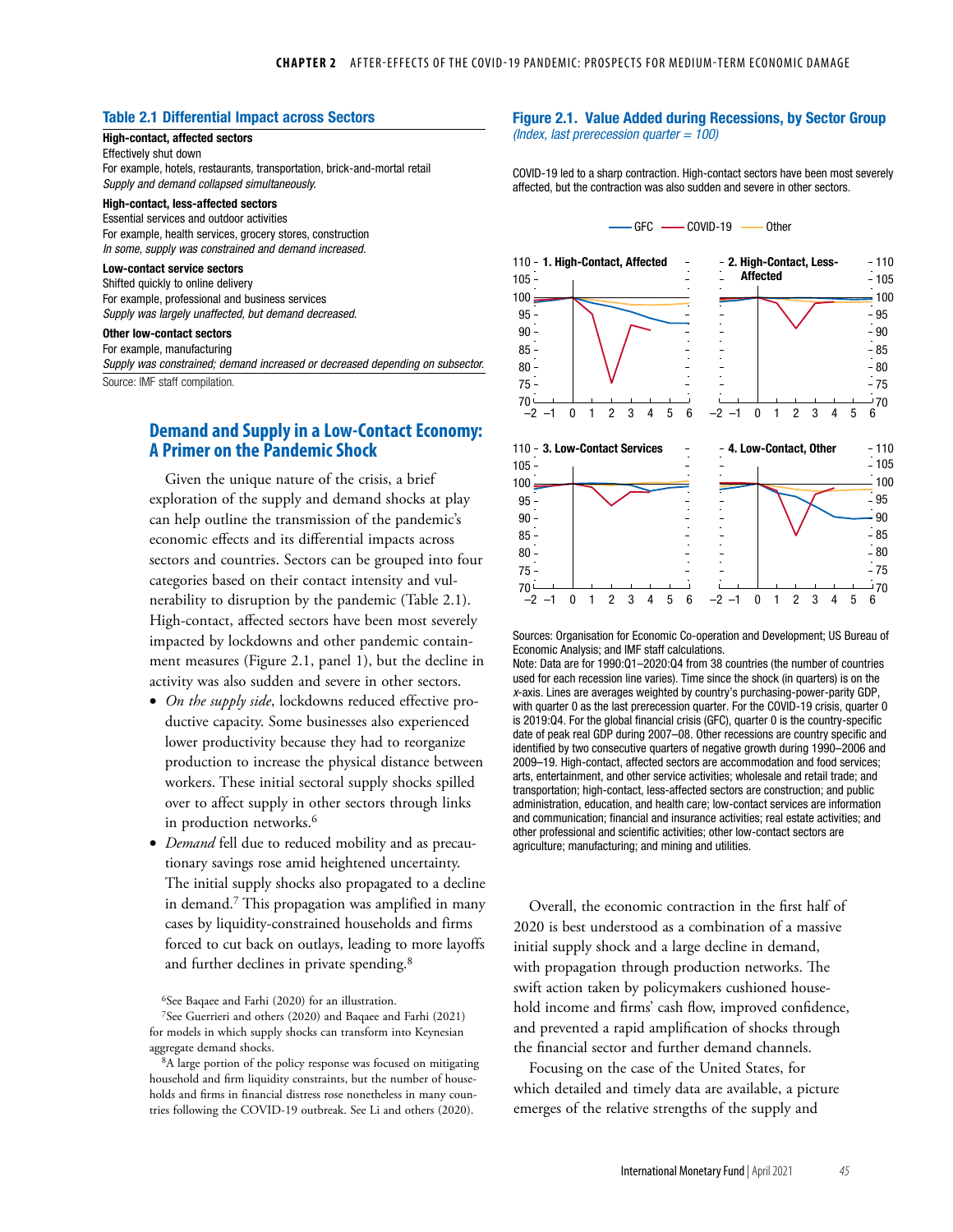## Figure 2.2. Consumption Patterns during COVID-19 in the United States

*(Year-over-year percent change)*

In the United States, an increase in durable goods consumption partially offset the decrease in consumption of high-contact services.



Sources: Haver Analytics; and IMF staff calculations. Note: High-contact services are food, accommodation, recreation, and transportation services.

demand forces at work. While quantities purchased initially fell across the board (Figure 2.2), changes in prices have been relatively muted (Figure 2.3, panel 1). Price movements across four sector groupings point to differential impacts across sectors (Figure 2.3, panel 2). Wider dispersion in price movements is seen, for example, among the more-affected, high-contact sectors and among services more generally. Statistical decompositions of sectoral price variation suggest that supply shocks dominated, accounting for about two-thirds of the decrease in employment and output in the United States in the second quarter of 2020 (Bekaert, Engstrom, and Ermolov 2020; Brinca, Duarte, and Faria-e-Castro 2020), but with large demand shocks in the food services, accommodation, and tourism sectors (del Rio-Chanona and others 2020).

As a result of the differential impact across sectors, countries with a larger share of high-contact sectors have been more exposed to the pandemic recession

#### Figure 2.3. Sectoral Price Changes in the United States *(Kernel density)*

Price movements have been muted overall, but there has been more dispersion in service sectors.



Sources: Bureau of Labor Statistics; and IMF staff calculations. Note: Percent change in industry-level US producer prices on *x*-axis. Data are for the United States. In panel 2, price changes are from January to June 2020. See Table 2.1 for a description of the sector groups.

and had larger contractions. Economic structure has also affected the effectiveness of the policy response; high informality in labor markets, for example, has made containment measures difficult and aggravated the crisis (see the October 2020 *Regional Economic Outlook: Western Hemisphere*). Countries dependent on tourism have been severely affected and are most vulnerable to the length of the crisis and travelrelated restrictions (see Box 2.1). Within countries, the crisis has had uneven effects on workers and firms. Employment declines have been disproportionately concentrated among lower-skilled workers (see Chapter 3), while exits at small businesses appear to be increasing (Crane and others 2020; see also Figures 2.4 and 2.5).

As the pandemic has progressed, and lockdowns have been lifted and reimposed, sometimes for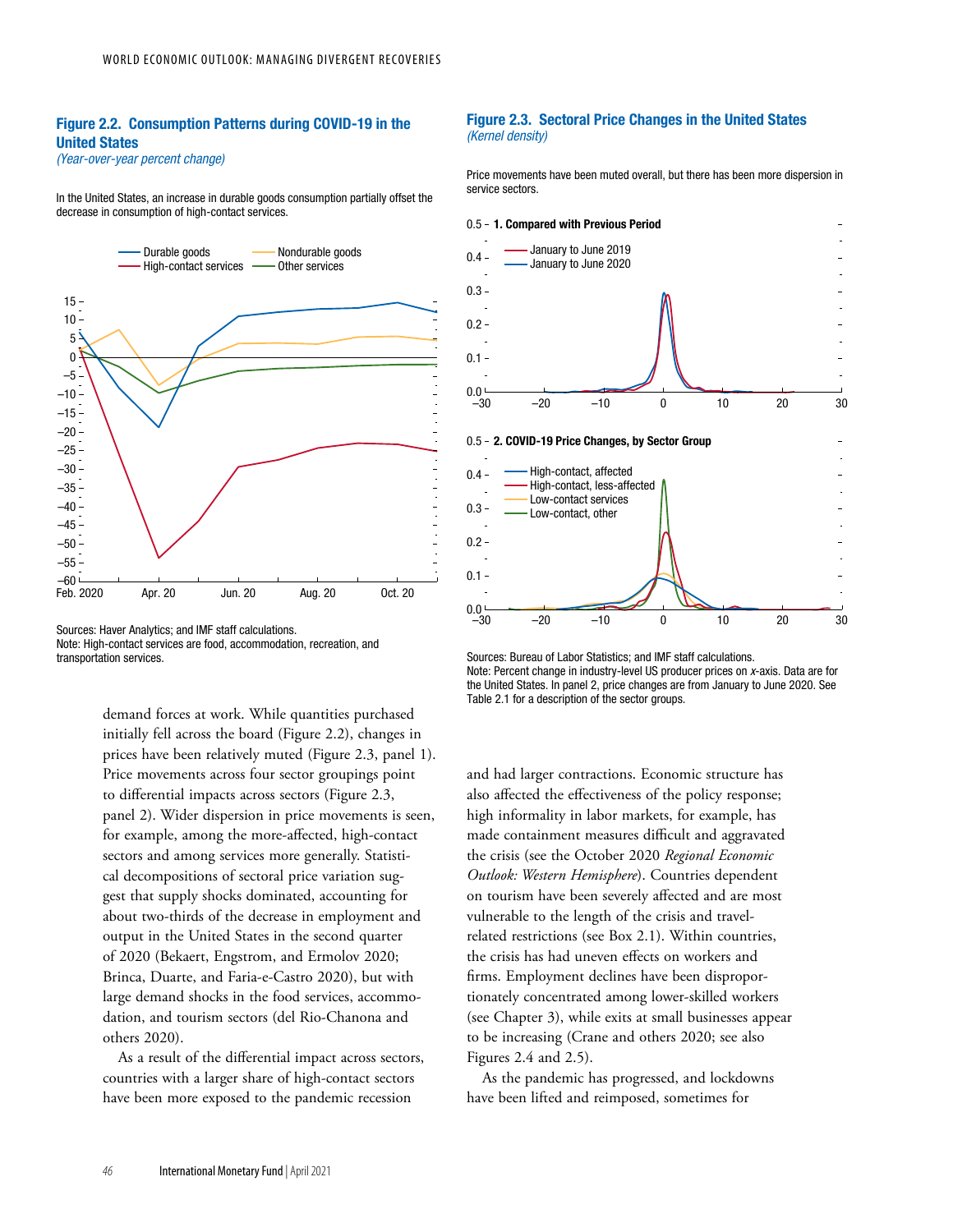#### Figure 2.4. Employment, by Sector Group

*(Total hours worked, cumulative percent change from 2019:Q4)*

Employment fell in many economies in the first half of 2020 and has recovered less in high-contact sectors.



Sources: International Labour Organization; and IMF staff calculations. Note: Data are from 43 economies (27 AEs, 16 EMDEs) for 2019:Q4–20:Q3. AEs = advanced economies; EMDEs = emerging market and developing economies.

> narrower regions or in a less restrictive manner than in early 2020, the supply shocks have unwound to varying degrees across sectors. The effectiveness of measures taken by businesses to adapt to the lower-contact environment has also varied across sectors, leaving the remaining supply constraints highest in the high-contact sectors.

> Overall, the potential for medium-term scarring from the pandemic in an economy appears related to the interplay of four elements: (1) the future path of the pandemic and associated containment measures, (2) the heavier impact of the pandemic shock on high-contact sectors, (3) the capability of businesses and workers to adapt to a lower-contact working environment and lower-contact transactions,

#### Figure 2.5. Impact on US Small Businesses *(Percent of businesses)*

COVID-19 has affected small businesses in particular, with many more expecting to close or have a permanent decline in business.

1. Small Businesses Expecting to Close Permanently



2. Small Businesses Expecting Not to Return to Normal Level of Operations



Sources: US Census Bureau, Small Business Pulse Survey, Phase 3 (Nov 9, 2020–Jan 10, 2021); and IMF staff calculations. Note: The sample includes approximately 885,000 businesses from the United States. A small business is defined as a single location business with employment between 1 and 499.

and (4) the effectiveness of the policy response to limit economic damage. The chapter next examines the historical experience to get a better sense of the persistent effects of downturns (for typical recessions, financial crises, and pandemics), the channels including propagation across sectors—by which they occur, and how the COVID-19 crisis may or may not be different.

### **Analysis of Historical Recessions**

This section first looks at the aftermath of previous recessions, distinguishing between more typical downturns and those associated with financial crises and pandemics, to get a sense of how long lived their effects have tended to be and the supply-side channels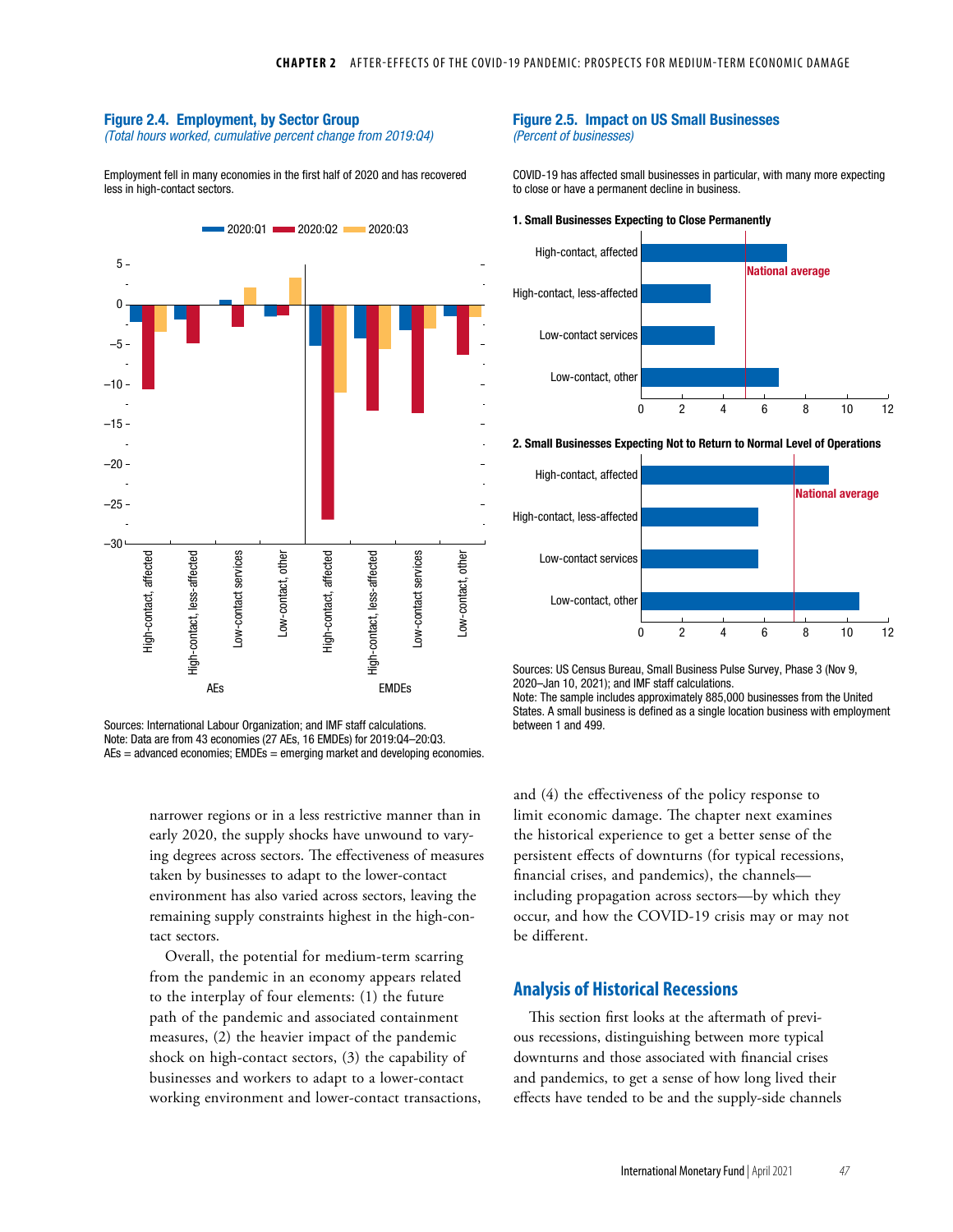(capital, labor, and productivity) through which they manifest. It then analyzes the sectoral dimension of recessions and their propagation, focusing on how the production structure of an economy can amplify and spread an initial, more-concentrated adverse shock.

#### **Prospects for Scarring from COVID-19 Are Substantial**

Permanent damage to an economy's supply potential following a "typical" recession can occur through a number of channels.<sup>9</sup>

- First, unemployment may remain high even after the recession (Blanchard and Summers 1986) and could result in a smaller labor force as discouraged workers exit. Human capital accumulation and future earnings can be affected by skill deterioration during extended periods of unemployment, delayed labor market entry for young workers, and negative effects on educational achievement in the longer term.10
- Weak investment could result in slower physical capital accumulation and affect productivity through slower technology adoption.
- Productivity could also be permanently affected by the loss of firm-specific know-how as a result of bankruptcies and their spillovers (Bernstein and others 2019), the effects of a decline in research and development and innovation during the recession, and an increase in resource misallocation (see, for example, Furceri and others 2021).

Recoveries from past recessions point to persistent effects on output paths (Figure 2.6, panel 1).<sup>11</sup> For typical recessions—those that do not coincide with violent conflict, a financial crisis, pandemic, or natural disaster—the depressed output path results primarily from persistently weaker productivity, while the

9See Cerra, Fatás, and Saxena (2020) for a review of the related literature.

10Parental job losses can adversely affect children's schooling and future labor market outcomes (Oreopoulos, Page, and Stevens 2008; Stuart, forthcoming). In the short-term, however, reduced labor market opportunities during recessions can lead to higher educational attainment for high school- and college-aged students.

11The analysis uses unbalanced panel data for 115 countries from 1957 to 2019. Recessions are divided into those associated with financial crises, previous pandemics, natural disasters, conflicts, and other "typical" recessions. See Online Annex 2.2 (all annexes are available at [www.imf.org/en/Publications/WEO](http://0-www-imf-org.library.svsu.edu/en/Publications/WEO)) for the local projection model specification. Permanent output loss following recessions has also been found in the literature (for example, Cerra and Saxena 2008; Ball 2014; and Blanchard, Cerutti, and Summers 2015).

employment rate declines somewhat in the short term before recovering.<sup>12</sup>

Previous epidemics and pandemics in the modern era have been followed by output losses of magnitudes larger than those following typical recessions, but smaller than those following financial crises (Figure 2.6, panel 1).<sup>13</sup> The COVID-19 pandemic, however, is even more widespread than past, modern-era pandemics,

### Figure 2.6. Medium-Term Output Losses and Channels of Impact *(Percentage points)*

For typical recessions, medium-term output losses can be attributed primarily to losses in TFP. For financial crisis recessions, TFP, capital-to-worker ratios, and employment losses all play a role.



Sources: Penn World Table 10.0; and IMF staff calculations. Note: The solid lines represent the estimated cumulative impulse response functions and shaded areas represent 90 percent confidence intervals. Time since the shock (in years) on the *x*-axis. Past modern pandemics and epidemics include Hong Kong flu, SARS, H1N1, MERS, Ebola, and Zika. See Online Annex 2.2 for details.  $TFP = total factor productivity$ .

12Furceri and others (2021), which uses a measure of utilizationadjusted productivity and focuses on deep recessions in advanced economies, also finds that these recessions lead to permanent losses in TFP because of an increase in resource misallocation across sectors. <sup>13</sup>There are six of these in the sample: 1968 flu, SARS, H1N1,

MERS, Ebola, and Zika.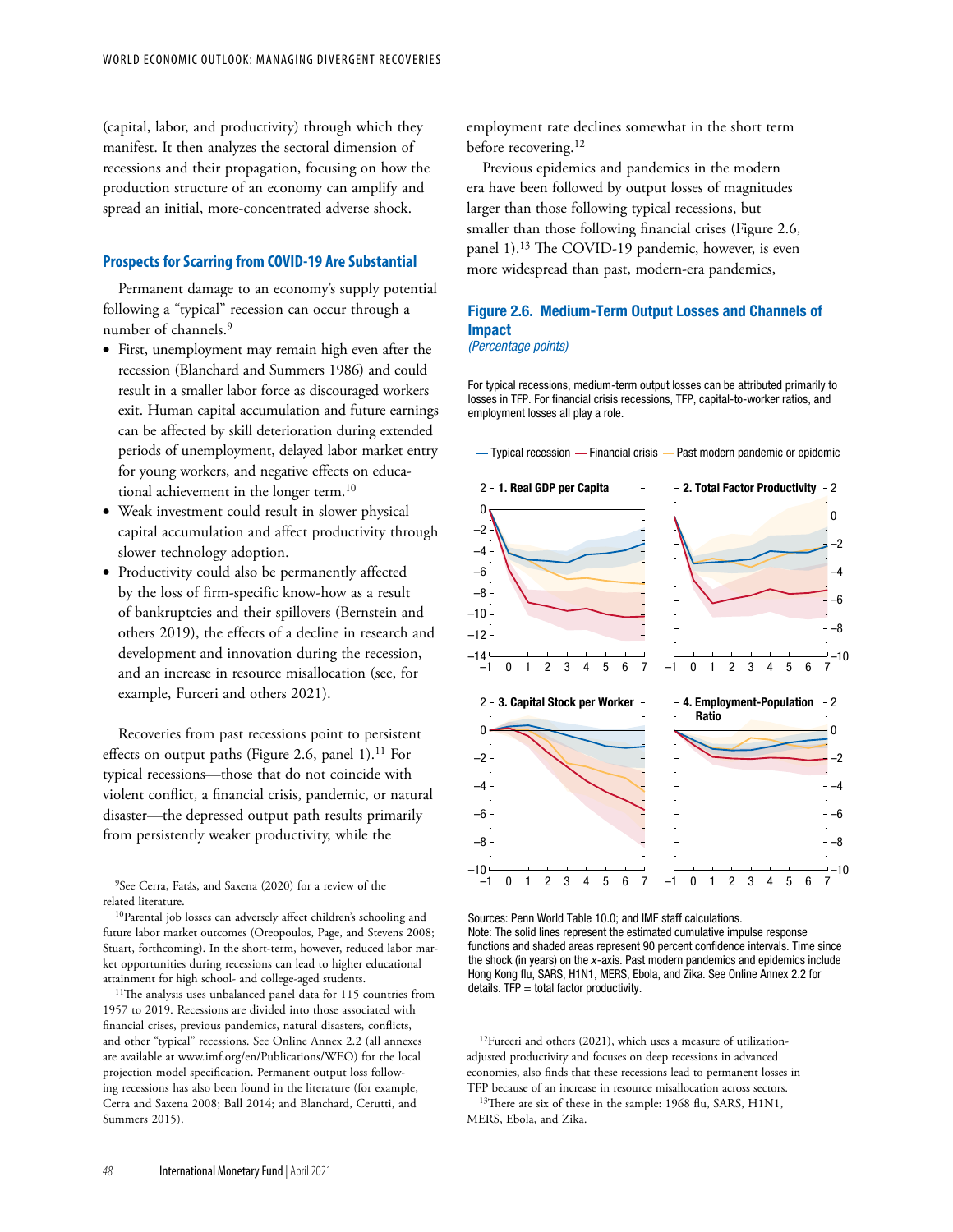and more severe, suggesting a greater potential for damage.14 The absence of a financial crisis following COVID-19 thus far is favorable, however; the greatest scarring has occurred following recessions associated with financial crises (Figure 2.6, panel 1), with permanent deteriorations in TFP, the capital-to-worker ratio, and per capita employment.<sup>15</sup>

Deep recessions, comparable to the 2020 episode, have had different recoveries across country groups. In advanced economies, deep but short-lived recessions are associated with V-shaped recoveries and no permanent output loss after several years (Figure 2.7, panel 1). Emerging market and developing economies, however, experience protracted downturns and permanent losses, on average (Figure 2.7, panel 2).16

Scarring in the labor market may be larger with the COVID-19 shock than in past recessions, as some high-contact sectors may shrink permanently. Moreover, widespread school closures have occurred across countries, with disproportionately adverse impacts on schooling in low-income countries and those less prepared to switch to virtual learning (Box 2.2). Greater scarring through the physical capital channel could also occur as a persistent shrinkage of high-contact sectors could also result in sector-specific capital being stranded<sup>17</sup> and the large corporate debt buildup during

<sup>14</sup>The Spanish flu of 1918–20 was a global and severe pandemic, comparable to COVID-19 from an epidemiological perspective, but less so from an economic perspective because it broke out in the last year of World War I. US GDP, for example, grew by 9 percent in 1918, even as the pandemic killed an estimated 40–50 million people worldwide. See Barro, Ursúa, and Weng (2020), which attempts to disentangle the effects of the flu and war deaths. Other recent studies of the economic effects of epidemics and pandemics include Jordà, Singh, and Taylor (2020) and Ma, Rogers, and Zhou (2020).

15Larger output losses following financial crises have occurred in both advanced economies and emerging market and developing economies (Online Annex 2.2). Chapter 4 of the October 2009 WEO and Chapter 2 of the October 2018 WEO also document larger output losses following banking crises, stemming from lasting declines in capital per worker, TFP, and employment. Adler and others (2017) analyzes the widespread decline in TFP growth following the global financial crisis.

16Chapter 2 of the October 2012 WEO shows that economic performance in many emerging market and developing economies improved substantially over the preceding two decades, after relatively deep and protracted downturns in the 1970s and 1980s. The chapter finds that the improvement is due largely to greater policy space and improved policy frameworks, with inflation targeting and a countercyclical fiscal policy significantly increasing both the length of expansions and speed of recoveries after recessions.

17Chapter 3 of the April 2021 GFSR discusses the implication of structural shifts in the demand for commercial real estate properties after COVID-19. Vacancy rates in the retail segment could increase significantly, as demand for traditional brick-and-mortar retail erodes further.

### Figure 2.7. Recovery Paths following Deep and Shallow **Recessions**

#### *(Percentage points)*

A larger bounce-back occurs after deeper recessions, but permanent real GDP losses still result in emerging market and developing economies.



Sources: Penn World Table 10.0; and IMF staff calculations. Note: The solid lines represent the estimated cumulative impulse response functions; the shaded areas represent 90 percent confidence intervals. Time since the shock (in years) is on the *x*-axis. High- and low-depth recessions are split, based on the median per capita output loss. The figure includes only recessions that last one year and does not include recessions related to financial crises, past modern pandemics and epidemics, disasters, or conflicts. See Online Annex 2.2 for details.

the crisis (see Chapter 2 of the April 2021 GFSR) could hamstring more-leveraged firms and weaken investment.

Productivity-decreasing resource mismatches from the COVID-19 crisis, across sectors and occupations, may be larger than in previous crises, depending on how permanent the asymmetric losses are.18 COVID-19-related disruptions to upstream and downstream suppliers in the production network could also have knock-on effects, hurting productivity in connected firms. Productivity could also be negatively affected by a decline in competition, if the market power of large companies increases due to small business closures in high-contact sectors and even more

18Productivity could improve, however, if reallocation forces shift resources from unviable businesses in lower-productivity, high-contact sectors toward higher-productivity service sectors and industries. Bloom and others (2020) finds that, in the United Kingdom, this positive between-firm reallocation effect is likely to only partially offset the negative within-firm effects. The study estimates private sector TFP to be 5 percent lower at the end of 2020 than it would have been, and likely to remain 1 percent lower in the medium term.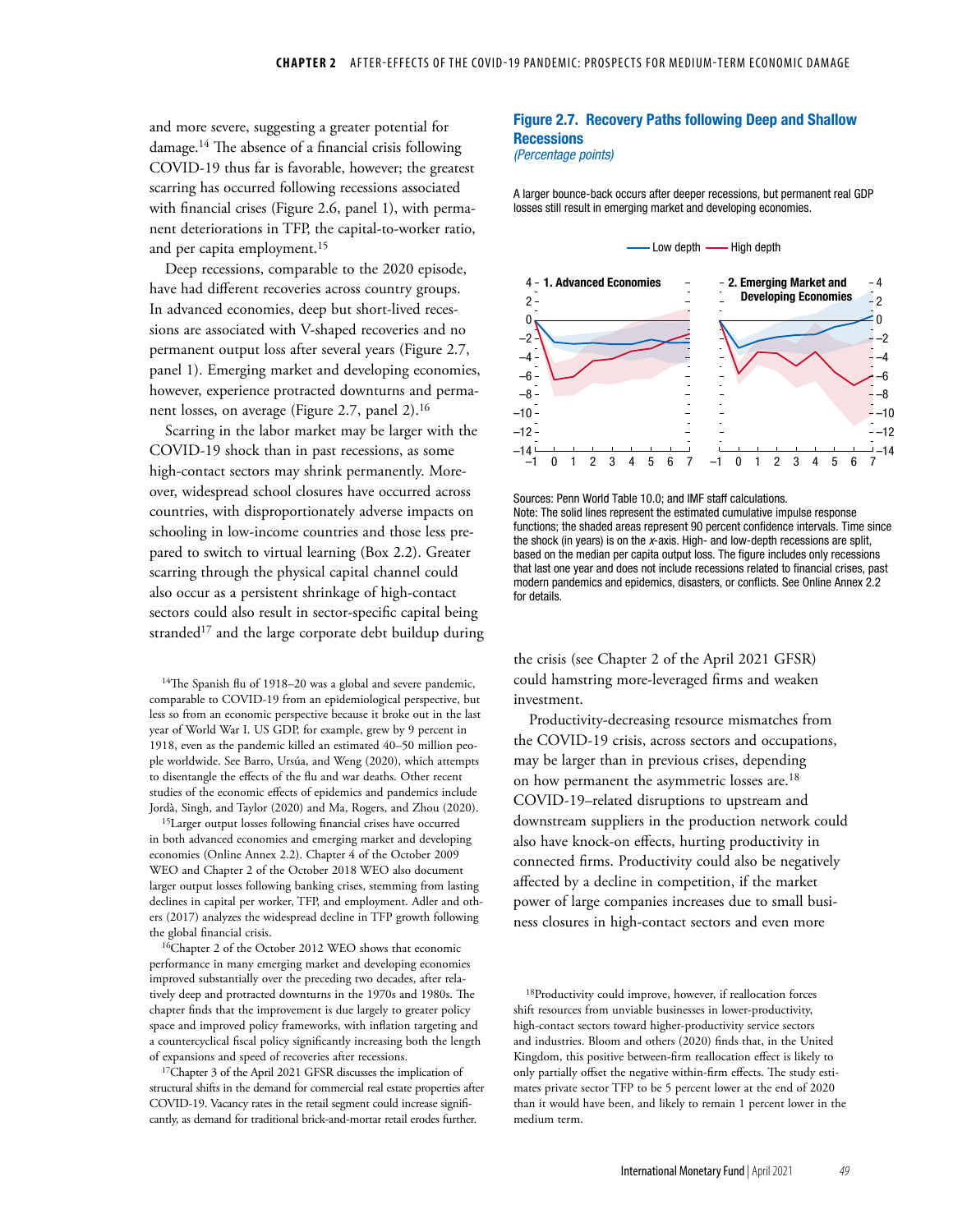broadly.19 At the same time, the pandemic has spurred increased digitalization and innovation in production and delivery processes, likely helping to offset the adverse productivity shock in some countries, as others lack the prerequisite widespread and reliable connectivity (Njoroge and Pazarbasioglu 2020).

Taken together, these factors suggest that the prospects for scarring differ across countries, depending on their exposure to the COVID-19 shock. This is partly related to the specific production structure of the economy and how it transmits the COVID-19 shock, which are considered in the next subsection.

### **Recessions Typically Feature Shock Amplification via Sectoral Spillovers**

Digging deeper into how shocks transmit, this section draws implications for the COVID-19 crisis on sectoral spillovers from the hard-hit, high-contact sectors. It highlights the importance of productivity shocks in explaining both sectoral and aggregate outcomes through their persistence and amplification in supply chains, and illustrates an important channel through which productivity losses can lead to medium-term scarring as discussed in the previous section.

While the high-contact sectors, such as restaurants and retail trade, are less central to production networks than, say, the energy sector or financial intermediation, and supply disruptions turned out to be shorter lived than initially feared, the analysis indicates large spillovers by historical standards due to the size of the COVID-19 disruption. These spillovers considerably amplified the initial shocks to the locked-down sectors and may cause persistent aggregate output losses. Specifically, the analysis shows that losses are not limited to the high-contact sectors themselves but can be greatly amplified through production networks.

The sector-level analysis measures the size and persistence of sectoral spillovers in the past and makes use of intercountry input-output tables to map links

### Figure 2.8. Own and Spillover Effects

A stylized version of the production network for the automotive sector illustrates own, downstream, and upstream effects. Own effects result from shocks originated in the same sector. Downstream and upstream effects result from shocks originated in supplier and customer sectors, respectively.



Source: IMF staff.

Note: Solid, black arrows correspond to (net) trade flows. Dashed, colored arrows correspond to shocks and their resultant effects on the focal sector (automotive).

across sectors.20 For each sector, the exercise estimates the effects of shocks in the same sector (*own effect*) and from other sectors (*spillover effects*) on the cumulative change in real gross value added.

- *Spillover sources.* Shocks from other sectors are grouped into upstream and downstream, based on their origin: downstream effects are those stemming from shocks traveling downstream from suppliers to the focal sector of interest, while upstream effects are those traveling upstream from customers to the focal sector (Figure 2.8). For example, a productivity shock to the steel industry is likely to affect the downstream automotive industry, while a decrease in government purchases of cars will reverberate upstream to the steel industry. Upstream and downstream shocks are further divided into domestic and foreign sources. Overall, there are four types of shocks examined, based on their position in the production network: upstream domestic, upstream foreign, downstream domestic, and downstream foreign.
- *Supply and demand shocks.* The transmission of two types of sector-level shocks is analyzed: a supply

20Online Annex 2.3 provides additional details on the empirical specification, which builds upon Acemoglu, Akcigit, and Kerr (2016) and Acemoglu and others (2016).

<sup>19</sup>See Bernstein, Townsend, and Xu (2020), for example, which documents this "flight to safety" of consumers and job-seekers toward known brands and large companies in the US labor market. At the same time, new business formation in the United States reached a record high in the third quarter of 2020 (Brown 2020).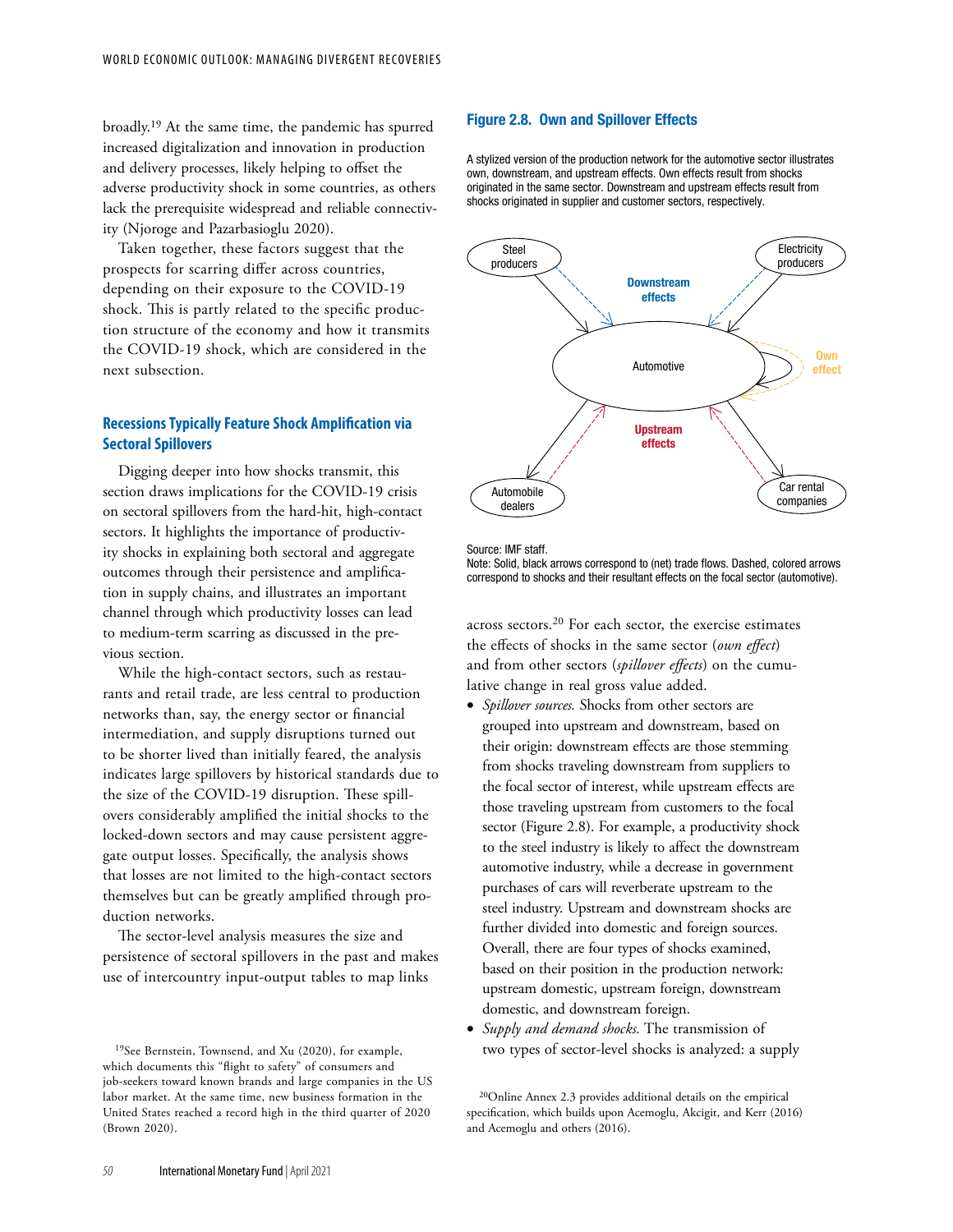shock, proxied by changes in sectoral TFP; and a demand shock, captured by changes in sectoral government spending.21

Spillover effects are large compared with the "own" effect for both types of shocks. For a productivity shock, total spillover effects are almost two times larger than the own effects, on average (Figure 2.9, panel 1).<sup>22</sup> For the government spending shock, spillover effects are broadly the same size as for the supply shock, while own effects are smaller (Figure 2.9, panel 2). As a result, the relative size of the spillover effects, compared with the own effect, is about seven times larger for the government spending shock than for the productivity shock. Spillover effects are persistent for both types of shocks, remaining sizable up to five years after the shock hits, although even more so for productivity shocks.<sup>23</sup> This means that the pandemic not only reduced activity in sectors directly exposed to the COVID-19 shock, but was amplified through spillovers to connected sectors. This has important implications, in particular for countries where high-contact sectors are a large part of the total economy, as discussed in the following section and in Box 2.1.

Productivity shocks also tend to have much larger estimated downstream effects, consistent with earlier literature, which also finds large downstream effects, as shocks to the productivity of suppliers leads to price changes that in turn affect quantities in the focal sector downstream (Acemoglu, Akcigit, and Kerr 2016).<sup>24</sup>

Shock amplification through the sectoral structure of production—including for negative shocks, as occurs in recessions—can be substantial. The importance of negative sectoral productivity shocks to potential scarring is apparent from the next set of findings shown here. On

21For each sector, TFP changes are calculated as the change in real gross value added minus total hours worked, weighted by the sectoral labor share, and the real fixed capital stock, weighted by the capital share. Changes in sectoral government spending are calculated as the share of country-level government spending directed to each sector according to input-output links.

22The standardization of the effects reported in Figure 2.9 implies that the total network effect is different from the sum of the four network effects. Online Annex 2.3 describes the methodology adopted to derive the total network effect.

<sup>23</sup>Total spillover effects from TFP shocks are statistically significant from horizons one to five years after the shock, while total spillover effects from government spending shocks remain statistically significant up to four years after the shock. See Online Annex Tables 2.3.1 and 2.3.2.

<sup>24</sup>The result of a dominant role for upstream effects in response to demand shocks found in previous studies focusing on domestic spillovers in the United States is, however, not confirmed in the broader sample analyzed in this chapter.

average, a sector does not recover from a typical adverse productivity shock in its own sector, with the sector's share of total gross value added remaining 5 percent lower up to five years after the shock (Figure 2.10, panel 1). Government spending shocks and shocks originating in other sectors, however, do not statistically significantly affect a sector's share in total gross value added, although there are signs that productivity shocks elsewhere may have longer-lived effects (Figure 2.10,

#### Figure 2.9. Own and Spillover Effects from Sectoral Shocks *(Cumulative change in GVA, percentage points)*

Supply (TFP) and demand (government spending) shocks have led to large and persistent spillovers in the past.







Sources: World Input-Output Database; and IMF staff calculations. Note: Bars and dots represent the estimated coefficients of the cumulative impulse response function for sectoral GVA from a one-standard-deviation increase in each shock type. See Online Annex Tables 2.3.1 and 2.3.2 for the significance of each individual coefficient. Total spillover effects (encompassing all four network shocks) from TFP shocks (reported in Online Annex Table 2.3.1, panel B) are statistically significant at the 1 percent level at horizons 1 to 5; total spillover effects from government spending shocks (reported in Online Annex Table 2.3.2, panel B) are statistically significant at the 5 percent level at horizons 2 to 4. The sample covers up to 31 advanced and 12 emerging market economies over 1995–2014. Own effects result from shocks originated in the same sector. Downstream domestic/foreign and upstream domestic/foreign effects result from shocks originated in domestic/foreign supplier and customer sectors, respectively. See Online Annex 2.3 for further methodological details.  $GVA =$  gross value added;  $TFP = total factor productivity.$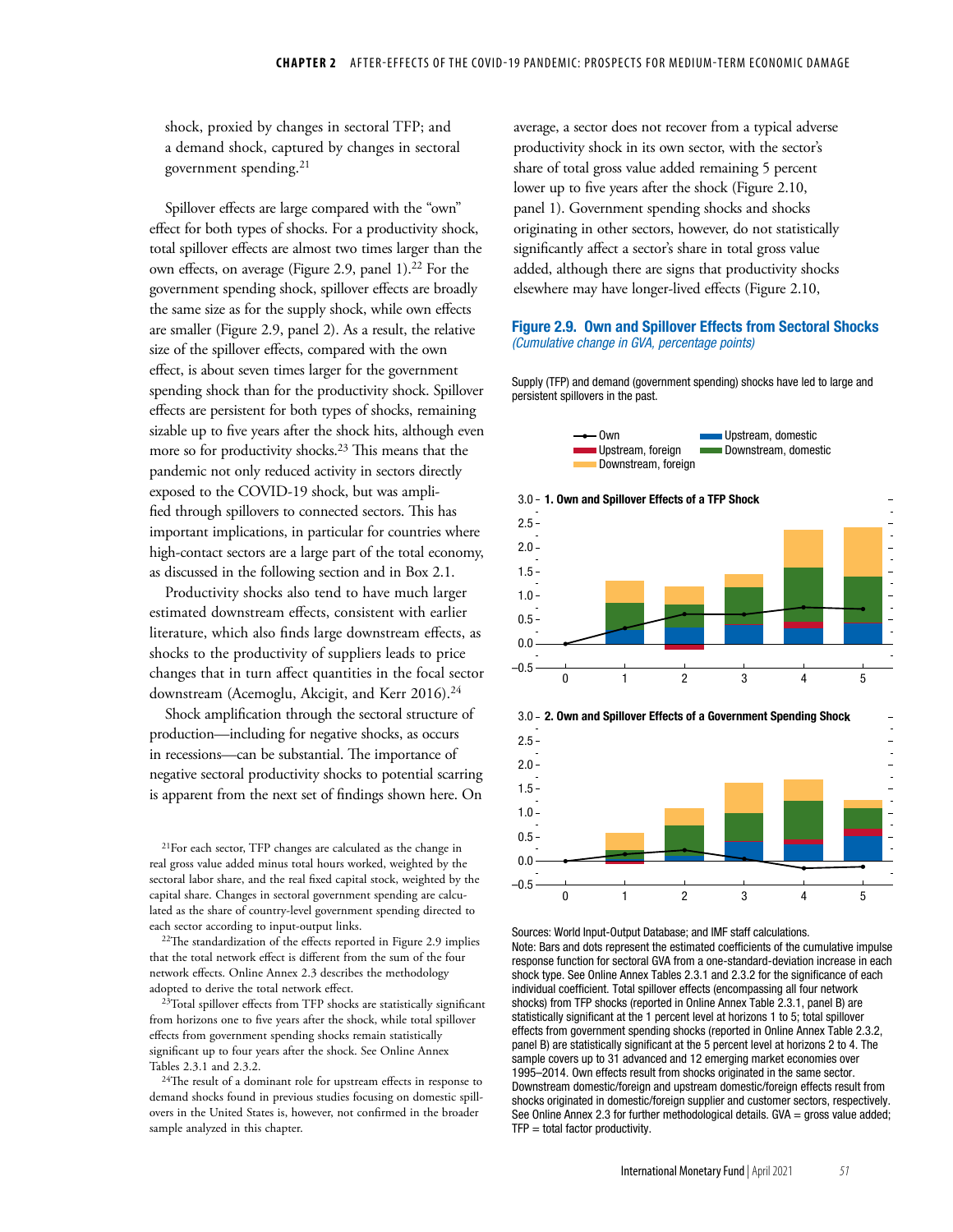#### Figure 2.10. Recovery from Negative Sectoral Shocks *(Cumulative change of sectoral share in GVA, percentage points)*

Sectors shrink permanently after a TFP shock originating in its own sector, on average. Neither government spending shocks nor network shocks have significant effects on sector size.



Sources: World Input-Output Database; and IMF staff calculations. Note: The solid lines represent the estimated coefficients of the cumulative impulse response function for the sectoral share in GVA from a one-standarddeviation decrease in own shock (panel 1) and of total network shocks (panel 2). Shaded areas are 95 percent confidence intervals, with standard errors clustered at the country-sector level. Time since the shock (in years) on the *x*-axis. The sample covers up to 43 economies (31 advanced and 12 emerging market economies) over 1995–2014. See Online Annex 2.3 for further details.  $GVA =$  gross value added;  $TFP =$  total factor productivity.

> panels 1 and 2). The COVID-19 demand shocks are likely to have larger and more persistent effects than the typical past spending shock, however, as they may induce permanent shifts in consumer preferences. Taken together, these results illustrate the importance of sectoral exposure to the COVID-19 shock and spillovers based on economic structure in shaping medium-term losses.

#### **Sectoral Propagation in the COVID-19 Crisis**

To understand the importance of sectoral spillovers in the current crisis, a back-of-the envelope exercise is considered, which combines the historical coefficients presented in the previous subsection, the sectoral changes to employment and productivity in 2020, and the pre-pandemic network structure from input-output tables. This exercise indicates that sectoral spillovers have also been significant in the current crisis (Figure 2.11). Downstream effects—from suppliers to final demand are again dominant, which highlights the importance of supply shocks in this crisis and, in particular, of the productivity channel. Foreign spillovers appear to have a more limited role, consistent with recent studies of the transmission of the COVID-19 shock through global

### Figure 2.11. Relative Own and Spillover Effects from the COVID-19 Shock

*(Percent contribution to the 2020 GVA decline)*

There were significant spillovers from the COVID-19 shock, relatively larger for low-contact sectors.



Sources: World Input-Output Database; OECD Quarterly National Accounts; International Labour Organization; and IMF staff calculations. Note: The relative effects can be interpreted as those occurring in the aftermath of the initial shock in 2020. High-contact sectors are wholesale and retail trade, hotels and restaurants, entertainment and personal services, transportation, education, health care, and construction. Low-contact sectors are all the others. Effects are reported with the reverse sign. Sample covers up to 34 countries (24 advanced and 10 emerging markets) over 1995–2014. See Online Annex 2.3 for details.  $GVA =$  gross value added.

value chains (Bonadio and others 2020; Cerdeiro and Komaromi 2020).25

The "own effect" is larger for high-contact sectors while the relative importance of spillovers is larger for low-contact sectors (Figure 2.11). The absolute size of the spillovers in low-contact sectors remains relatively modest, however, as the contraction in gross value added is less severe (see Figure 2.1). Moreover, while still sizable, the relative size of sectoral spillovers compared with own effects in the COVID-19 crisis is smaller than historical spillovers from productivity and government spending shocks. The difference

25Bonadio and others (2020) finds that one-quarter of the average real GDP downturn caused by the COVID-19 shock was due to transmission through global supply chains, while Cerdeiro and Komaromi (2020) shows that lockdowns in early 2020 resulted in strong but short-lived trade spillovers.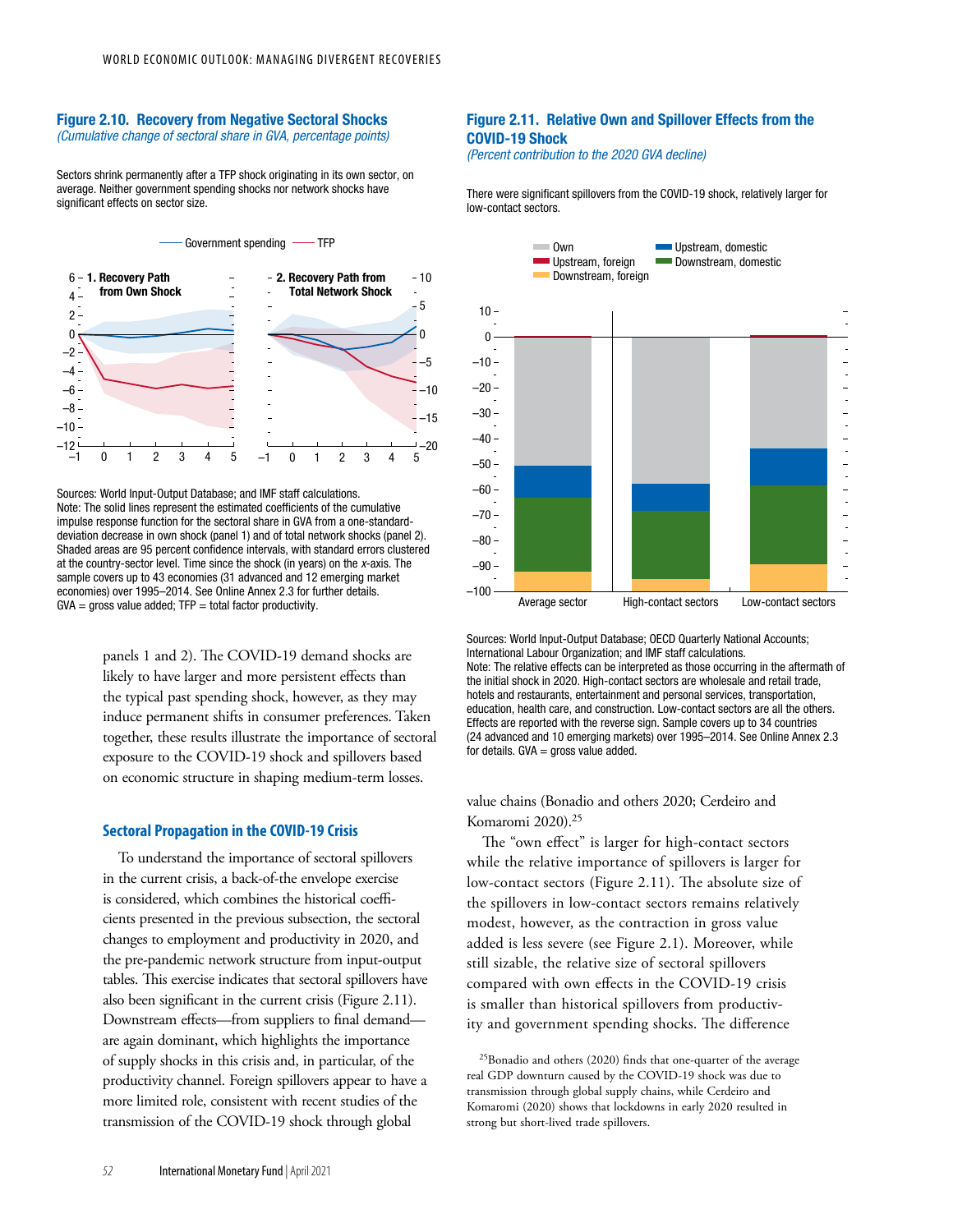results from the current shock's concentration in sectors that are more peripheral to production networks (predominantly services), unlike in previous downturn episodes. However, the magnitude of the COVID-19 shock, especially for countries with large sectoral exposure, means that the current crisis could still result in substantial scarring, as shown in the following section.

Moreover, the longer the crisis continues—and if the number of small business failures climbs—the greater the likelihood the shock will spread widely across economies. From closed restaurants and bars, to farms and wineries shutting down, to lower demand for tractors and other agricultural equipment, damage to high-contact sectors will continue to spread to other sectors. Drawing on the transmission and scarring channels identified here, the next section discusses implications of the COVID-19 shock for the medium-term outlook, including the role of sectoral composition of economies.

# **Implications for the Medium Term: How Persistent Are Output Damages from COVID-19 Likely to Be?**

### **A Unique Crisis with a Wide Range of Possible Medium-Term Outcomes**

As discussed in the previous section, the historical record suggests that most recessions leave persistent scars—largely through lower productivity growth and (in the case of pandemic recessions and financial crises) slower capital accumulation. Moreover, adverse productivity shocks concentrated in some sectors can propagate, spilling over to other sectors and contributing to a broader downturn. Because the sectoral propagation is different from the past—with more peripheral sectors (high-contact sectors) worse affected this time—the overall scarring for the (average) economy may therefore be less severe than in previous episodes, even if the effects for the hardest-hit sectors end up larger than in the past. Nevertheless, differences in sectoral composition across countries could bring about differences in the magnitude of medium-term output losses.

In addition, the unprecedented policy response has helped preserve economic relationships, cushioned household income and firms' cash flow, and prevented amplification of the shock through the financial sector. These actions helped maintain a foundation from which activity has been able to recover quickly (Chapter 1). Moreover, large household savings

accumulated during the pandemic (for instance, in advanced economies) point to the possible release of pent-up demand and boost to growth once the health crisis comes to an end and restrictions are durably lifted. These factors suggest that medium-term damages following the extreme contraction of 2020 could be less severe than the depth of that collapse would suggest, based on past patterns.

However, as noted in Chapter 1, there is high uncertainty around the outlook, over both the short and medium term. The extent of scarring also depends on factors unique to a pandemic-driven downturn and inherently hard to predict: the path of the pandemic (whether transmission of new variants outpaces vaccinations and makes COVID-19 an endemic disease of as yet-unknown severity) and the scale of activity disruptions from restrictions needed to lower transmission before vaccinations start to deliver society-wide protection. Other factors also remain uncertain, including the effectiveness of the evolving policy response; possible amplification through the financial system; and global spillover channels, such as portfolio flows and remittances.

### **Expected Medium-Term Losses Are Sizable, but Typically Smaller than during the Global Financial Crisis**

Taking into account this uncertainty, the medium-term (five-year horizon) outlook in the current forecast envisions output losses, relative to pre-pandemic projections, of about 3 percent for the world economy (Figure 2.12). By comparison, the lasting damages over a comparable period from the global financial crisis were larger, at almost 10 percent for the world as a whole.<sup>26</sup>

The smaller global losses currently expected from COVID-19, compared with the global financial crisis, reflect less severe impacts on advanced and, to a lesser extent, emerging market economies. In contrast, lower-income countries are expected to do worse, on average, than they did following the global financial crisis. These patterns are consistent with the baseline assumption of a sustained recovery from the current crisis in which financial stability risks remain contained,

26Figure 2.12 shows the expected medium-term output losses from COVID-19 and realized medium-term output losses following the global financial crisis. Forecasts for medium-term output losses one year into the global financial crisis show the same pattern. That is, expected medium-term output losses following the global financial crisis were considerably larger than is now expected for COVID-19, with larger losses expected in advanced and emerging market economies than in low-income countries.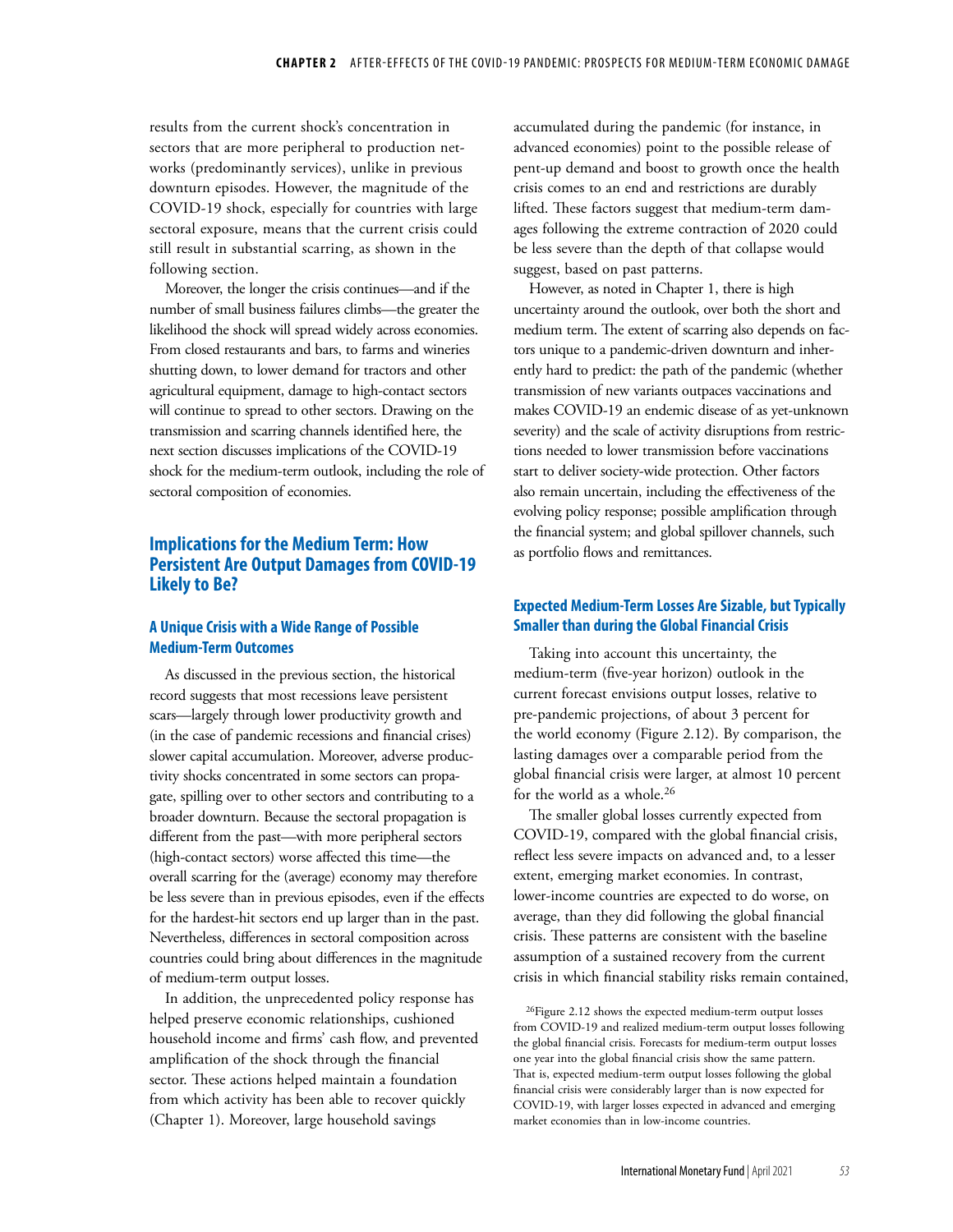#### Figure 2.12. Medium-Term Output Losses *(Percent difference from precrisis forecast)*

Scars from the COVID-19 pandemic recession are expected to be less than those from the global financial crisis, but with emerging market and developing economies hurt more than advanced economies on average.



#### Source: IMF staff estimates.

Note: Bars show the percent difference in real GDP four years after the crisis and anticipated GDP for the same period prior to the crisis for the indicated group. For the COVID-19 crisis, it compares the current WEO vintage forecast for 2024 versus that from the January 2020 vintage (prior to the pandemic). For the global financial crisis, it compares the April 2013 vintage for 2012 versus the October 2007 vintage (prior to the start of the US recession at the end of 2007). Economy weights are fixed using April 2013 vintage year 2007 for the global financial crisis, and the current vintage year 2019 for the COVID-19 crisis. Sample consists of 178 economies.  $AEs =$  advanced economies:  $EMDEs =$  emerging market and developing economies; EMEs = emerging market economies; LICs = low-income countries; WEO = *World Economic Outlook.*

> unlike what happened with the global financial crisis.<sup>27</sup> Moreover, advanced economy losses are expected to be much lower than in emerging market and developing economies, likely reflecting their larger policy support and anticipated faster access to vaccines and therapies.28 Losses are expected to be largest among low-income countries, consistent with their more limited room to provide policy support. These differences in expected losses underscore the importance of universal vaccine access for both health and economic outcomes.

27The protracted period of financial stress in the global economy started with the subprime mortgage crisis in the United States in 2007 and continued through the euro area sovereign debt crisis, which peaked in 2012.

28The pandemic has exacerbated inequalities in both advanced and emerging market and developing economies, however. See Chapter 2 of the April 2021 *Fiscal Monitor.*

## **Expected Scarring Varies with Economic Structure and Size of Policy Response**

A simple regression analysis of the correlates of news about expected medium-term output losses (as captured by forecast revisions) aligns with this story, suggesting that the average income level, the sectoral structure of the economy (its precrisis dependence on tourism and its precrisis services share), and the size of the fiscal policy response in 2020 help explain the variation across economies. The exercise examines revisions to output forecasts across economies, focusing on the outer years of the forecast horizon  $(2022 - 24).^{29}$ 

The largest impacts of the crisis are on the most tourism-dependent economies, with a one-standarddeviation increase in tourism and travel share of GDP associated with a 2.5 percent reduction in expected output in 2022 (Figure 2.13, panel 1). The exposure through tourism is expected to fade somewhat over time but remains close to 2 percent in 2024. Economies with larger service sectors are also likely to experience larger output losses, with a ½ percent reduction in expected output in 2022.30 Policy support also plays an important role. Countries with larger pandemic-related above-the-line fiscal measures are projected to experience smaller losses, all else equal (see also Chapter 1 of the April 2021 *Fiscal Monitor*).

#### **Uncertainty High and Dependent on the Pandemic Path**

The uncertainty surrounding these projections (and the extent to which incoming news affects views on the outlook) can be seen by examining changes in expectations of medium-term losses between the October 2020 *World Economic Outlook* (WEO) and the current forecast (Figure 2.13, panel 2). Recent favorable news

29The regressions also include dummy variables for country income groups and regions. For ease of comparison of effects across explanatory variables, each regressor is standardized to mean-zero and a standard deviation of one. Importantly, the current severity of the pandemic affects the forecast revision in the near term but is not a significant explanatory factor further out in the forecast horizon once other variables (most notably, income classification) are considered. These results are robust to including additional variables that capture the severity of the pandemic, health care capacity, and the level of government debt. See Online Annex 2.4.

30The relationship between services share and output losses will depend on the composition of services, as low-contact services, such as information and communication, financial, and professional and business services, have been less affected (see Figure 2.1) by the pandemic. The results are robust to using a measure of the precrisis high-contact services share of the economy rather than the services share.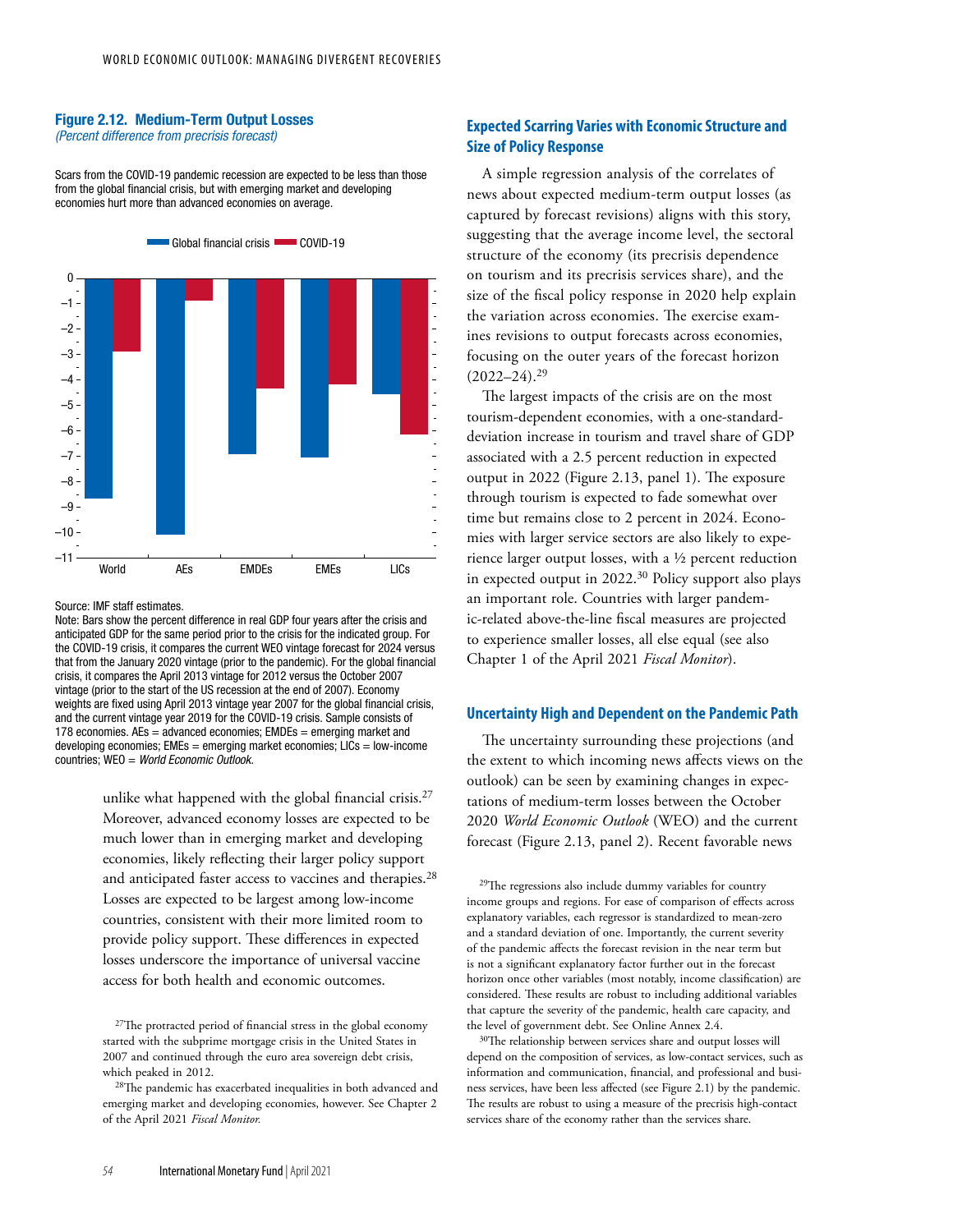# Figure 2.13. Expected Medium-Term Output Losses: Explanatory Factors and Revisions

*(Percentage points)*

Economies more exposed to demand for tourism and services have been hit hardest, but pandemic-related fiscal measures have mitigated losses. Medium-term losses are larger and more persistent in emerging market economies; prospects for advanced economies have improved in recent months.





Sources: World Bank, World Development Indicators; World Travel and Tourism Council; and IMF staff calculations.

Note: *X*-axis units are different forecast horizons. Above-the-line fiscal measures refer to additional spending and forgone revenue in response to COVID-19. Both the tourism and service sectors are in share of GDP. Chart shows point estimate and two standard error ranges for coefficients of a cross-sectional, cross-country regression (unweighted) of forecast revisions on explanatory variables. Panel 2 shows the estimated coefficient on the economy group indicator. Explanatory variables are standardized to have zero mean and unit standard deviation. Units of the *y*-axis are therefore percent change in output per one-standard-deviation increase across countries. Regression specification also includes dummies for region and income group (not shown). Standard errors are clustered by region.  $AEs = advanced$  economies;  $EMEs = emerging$  market economies; LICs = low-income countries.

with regard to vaccines and a stronger-than-expected second half of 2020 had a larger impact on advanced economy projections. The losses currently projected (blue lines) are notably smaller than those foreseen in the October 2020 WEO (red lines) for the advanced economy group, but broadly similar for the other income groups.

It is important to remember that the assessment described here is based on the current understanding of the path of the pandemic. As the changes from the October 2020 WEO demonstrate, the prospects for medium-term scarring and the associated medium-term forecast will evolve, based on incoming news about vaccines, new virus mutations, disruptions to activity, and the policy response.

### **Policies to Limit Persistent Damage**

Experience from past recessions underscores the importance of avoiding financial distress as the COVID-19 policy response evolves. To prevent scarring that could result from future financial instability, measures that support credit provision should be maintained while ensuring balance sheet resilience and adequate buffers (see Chapter 1 and the April 2021 GFSR).

As vaccine coverage improves and supply constraints ease, countries will need to tailor their policy response to the different stages of the pandemic. Targeted fiscal support that addresses the disparate sectoral effects of the crisis may be most effective while supply constraints remain in place, whereas public investment can help boost both supply and demand as these constraints ease. Where fiscal space permits, policymakers should deploy a combined package of better-targeted support for affected households and firms and public investments aimed at the following:

- *Reversing setbacks to human capital accumulation and encouraging employment.* Ensuring adequate resources for health care, early childhood development programs, and education will help mitigate long-term individual earnings losses and damages to aggregate productivity (see Chapter 1 of the October 2020 WEO and Chapter 2 of the October 2020 *Fiscal Monitor*). Worker retraining and investment in digital literacy would broaden access to emerging job opportunities and avoid further economic divergence. Expanding social safety nets and support for displaced workers through what could be a long adjustment period will be key in addressing the rise in inequality that is likely to result from the pandemic (see Chapter 3).
- *Supporting productivity.* In addition to allowing for the exit of nonviable firms, active labor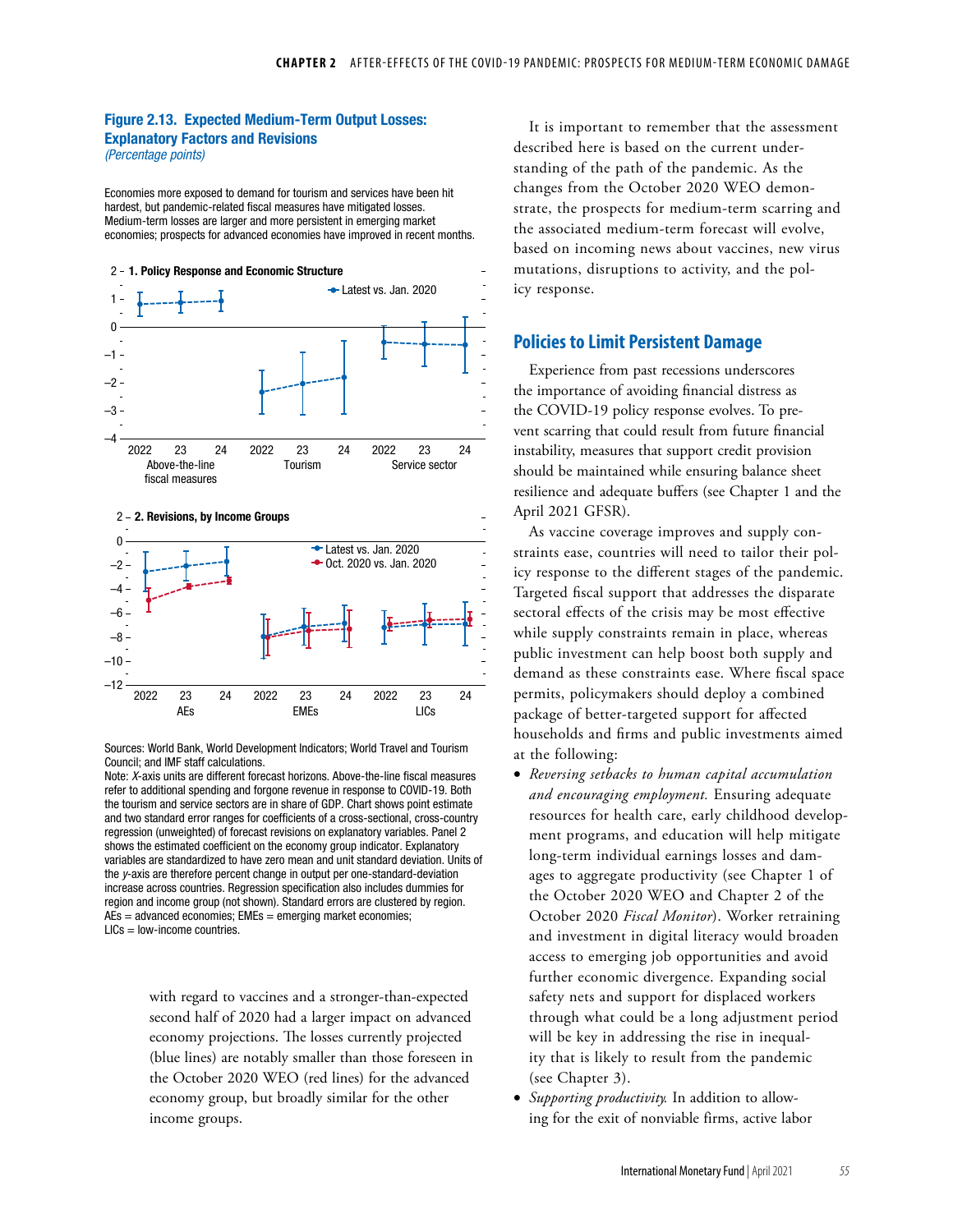market policies $31$  and other policies to facilitate resource reallocation—such as structural reforms to improve labor mobility and reduce product market rigidities—can help prevent persistent misallocation. Policies to promote competition, innovation, and technology adoption would also lift productivity growth.

• *Boosting investment.* Public investment in infrastructure, particularly a green infrastructure push, can help crowd-in private investment (see the October 2020 WEO and Chapter 2 of the April 2021 *Fiscal Monitor*). Corporate balance sheet repair would reduce debt overhang and promote investment (see Chapter 1 of the October 2020 WEO). Improved bankruptcy and debt restructuring mechanisms would help reallocate productive capital (see the April 2021 GFSR; and Bauer and others 2021).

In countries with a larger share of high-contact, affected sectors, more reallocation will likely be needed. Here, lifeline policies for firms and employment preservation that gradually unwind, coupled with policies to facilitate reallocation, will be particularly important. Supporting growth opportunities related to the accelerated shift to e-commerce and increasing digitalization of the economy will have positive spillovers and thus help transition away from shrinking sectors. Last, but not least, multilateral cooperation is critical to prevent further economic divergence, as discussed in Chapter 1.

### **Conclusions**

Recoveries after past recessions suggest that prospects for scarring are considerable, particularly given the depth of the COVID-19 shock. Analysis of historical sector-level shocks shows that sectoral spillovers from both supply and demand shocks have been large and

persistent. Sectoral productivity shocks, in particular, have persistent effects, leading to long-lasting declines, on average, in the sectors they have struck. Nonetheless, this crisis is different from past recessions in many ways, and high uncertainty surrounds the outlook.

Medium-term output losses following the pandemic are currently expected to be large but exhibit significant variation across economies and regions*.* Despite higher-than-usual growth as the global economy recovers from the COVID-19 shock, world output is still anticipated to be about 3 percent lower in 2024 than pre-pandemic projections suggested. These expected losses are lower than what was seen during the global financial crisis, consistent with the swift policy response that supported incomes and helped contain financial sector disruptions. However, emerging market and developing economies, in particular, are expected to have deeper scars than advanced economies, partly reflecting their greater sectoral exposure to the pandemic shock and more muted policy response.

The picture of divergent recoveries that is emerging, with a larger likelihood and extent of scarring in many of the same countries that have limited fiscal space, suggests a challenging path ahead. Ensuring effective policy support until the recovery is firmly under way will help limit persistent damage. Avoiding financial distress as the COVID-19 policy response evolves is important, given that the greatest scarring in the past has occurred in recessions associated with financial crises. To maximize the use of limited fiscal space, policymakers should tailor their responses, targeting support to the most-affected sectors and firms. Policies that reverse the setback to human capital accumulation, boost job creation, and facilitate worker reallocation will be key to addressing long-term GDP losses and the rise in inequality. Finally, multilateral cooperation on vaccines to ensure adequate production and timely universal distribution will be crucial to prevent even worse scarring in developing economies.

<sup>&</sup>lt;sup>31</sup>Active labor market policies, which help workers transition between jobs, include worker retraining, public employment services, public work schemes, wage subsidies to support job creation, and support for self-employment/micro-entrepreneurs.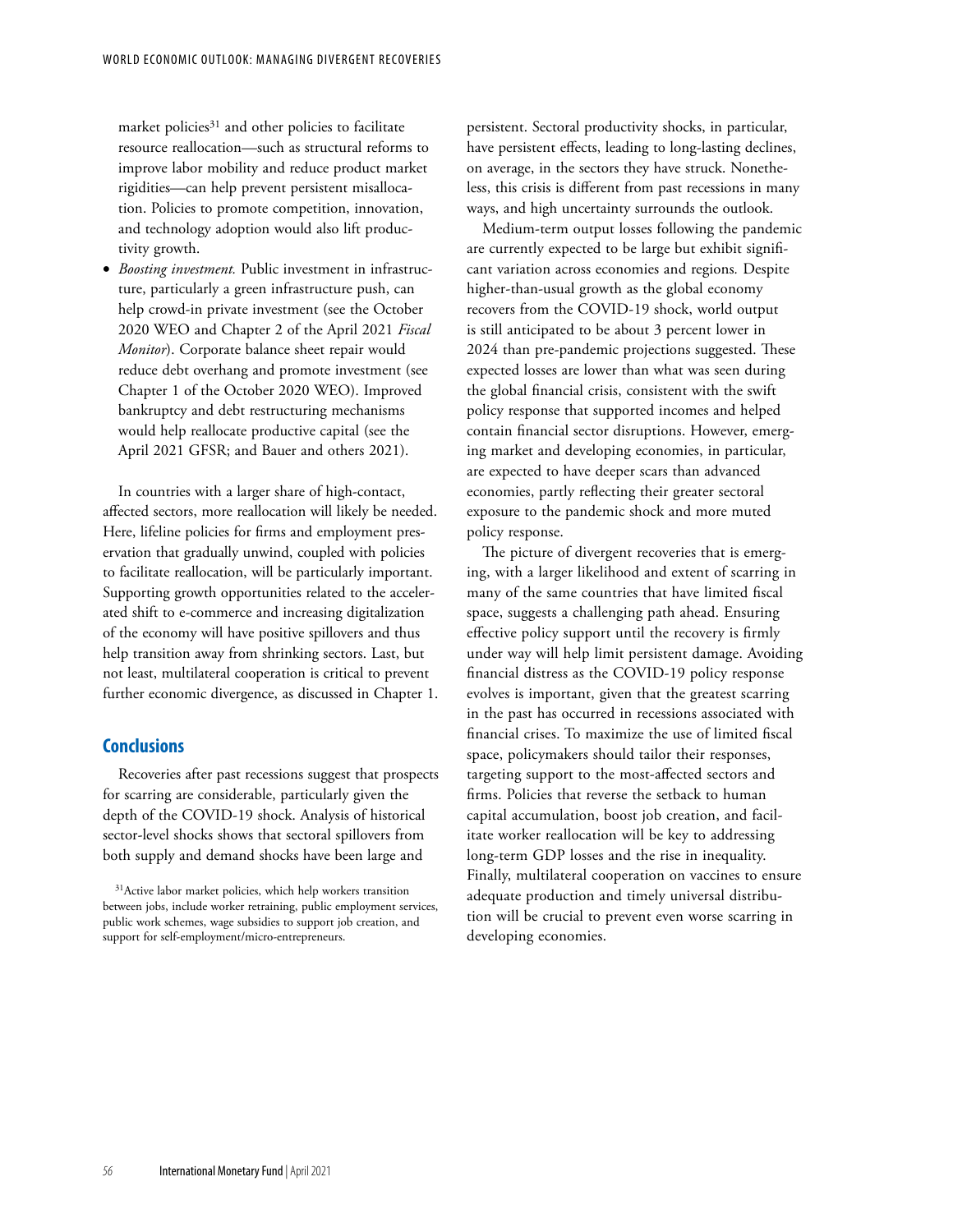### **Box 2.1. A Perfect Storm Hits the Hotel and Restaurant Sector**

*The hotel and restaurant sector has suffered large employment and production losses from COVID-19. While international supply-side spillovers from the sector are smaller than from an average sector, the propagation to other sectors within the economy is important. The sector's recovery will depend critically on how quickly the pandemic is contained, with larger scarring the longer it takes for demand to recover.*

Hotels and restaurants have been particularly hard hit by the COVID-19 crisis. In the United States, for example, employment in the sector fell by almost 40 percent from February to May 2020, compared with 13 percent overall. Data up to the third quarter of 2020 suggest that countries more reliant on the hotel and restaurant sector suffered considerably from the pandemic (Figure 2.1.1, panel 1), even where lockdowns were less stringent.<sup>1</sup> This illustrates the importance of sectoral composition in determining the aggregate impact of COVID-19 as shocks to this and other high-contact sectors propagate to the rest of the economy. One important feature of this sector is that it is more connected to other sectors in the local economy than the median industry. Thus, spillovers to other sectors can be sizable.<sup>2</sup>

In the medium term, scarring in tourism-dependent economies is expected to be larger than in other countries. GDP is estimated to be 2.2 percent below the pre–COVID-19 trend by 2023 from just the shock to the hotel and restaurant sector itself (Figure 2.1.1, panel 2).3 The Pacific Islands are most affected by this

The author of this box is Allan Dizioli.

<sup>1</sup>The size of the shock to the hotel and restaurant sector is inferred using disaggregated data from the United Kingdom, the value-added weights of different sectors in each country's GDP, and other aggregated sectoral data, taking differences in containment measures across countries into account. For countries where no recent disaggregated sectoral information is available, air traffic data are used. The average shock is 25 percent of the pre–COVID-19 value added in the sector and is heterogenous across countries—at less than 10 percent in Turkey and as high as 60 percent in Samoa.

 $^{2}$ Using input-output data for about 170 countries. The data are from the Eora database, which is a set of global harmonized input-output matrices covering 26 sectors and final uses. See Lenzen and others (2013) for a detailed description of the database.

3Two complementary methods—partial equilibrium and dynamic stochastic general equilibrium—are used to estimate the amplification effects and country spillovers from COVID-19 and assess its possible long-term impacts. The first method, developed by Bems, Johnson, and Yi (2011), uses world input-output table links and assumes no substitutability between sources of inputs and no price changes. The second method uses the IMF's G20 Model, which is a general equilibrium model with substitutability between goods, but is less rich in modeling the sectoral links. Both approaches yield very similar results.

shock, with GDP estimated to be about 3 percent below trend in 2023, of which 0.4 percentage point is estimated to be due to additional scarring from the shock. As other sectors were also affected in all economies, the overall negative effect on medium-term output from COVID-19 is likely to be even larger.

### Figure 2.1.1. COVID-19 Damage to the Hotel and Restaurant Sector



Sources: UNCTAD-Eora Global Value Chain database; and IMF staff calculations and estimates.

Note: Shock to the economy is measured as the percent deviation from the pre–COVID-19 *World Economic Outlook* forecast for 2020 GDP growth. The size of the hotel and restaurant sector is measured as its value added as a percentage of total value added. The Oxford stringency index records the strictness of "lockdown-style" policies that primarily restrict people's behavior. GVA = gross value added.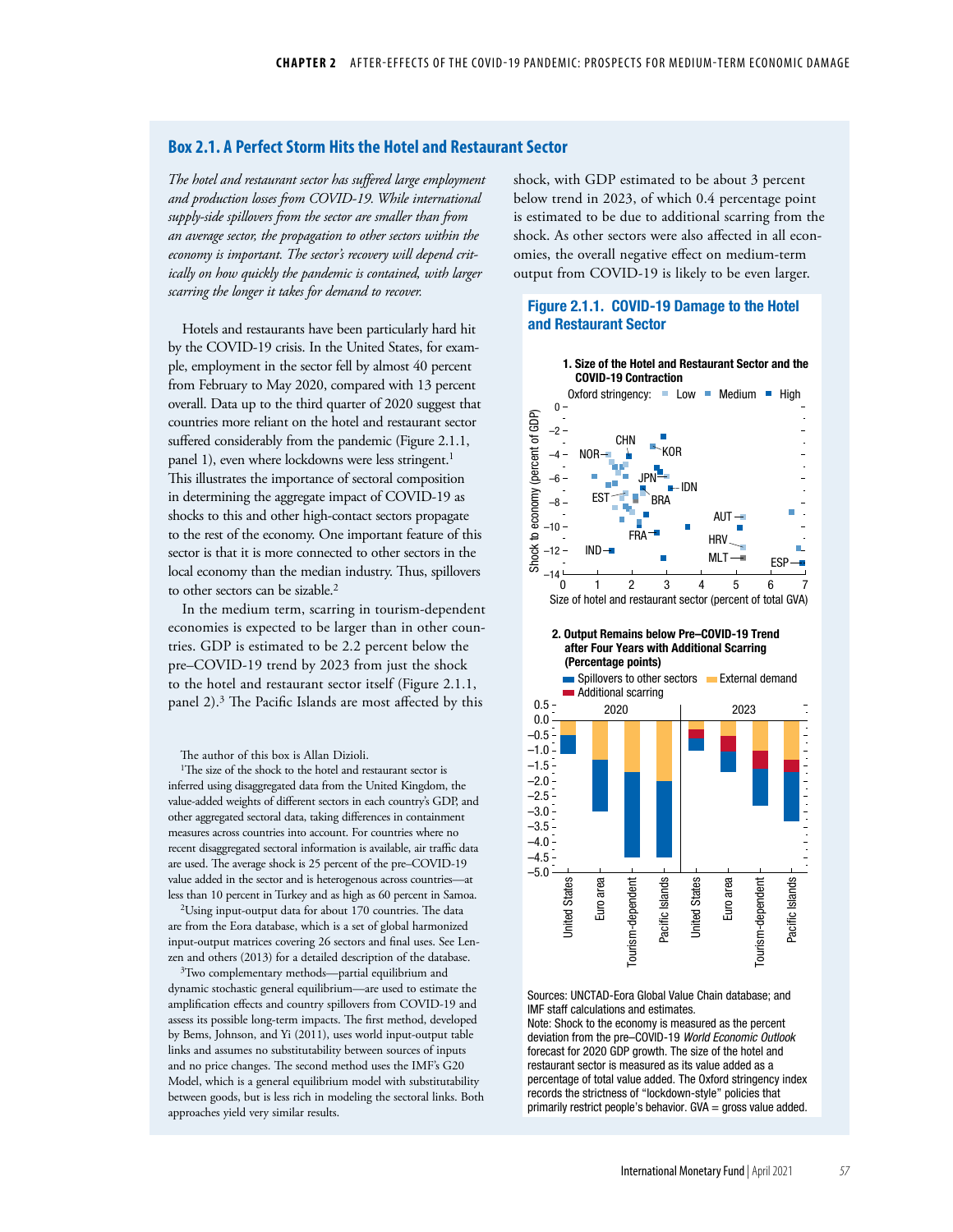### **Box 2.2. Education Losses during the Pandemic and the Role of Infrastructure**

*School closures and other pandemic-related disruptions pose a serious risk to human capital accumulation across the world. Early evidence shows that education losses were larger in economies with preexisting gaps in infrastructure (such as access to electricity and internet), which constrained their ability to effectively implement remote learning programs. Remedial measures are essential to prevent the scarring effect on human capital stock, which would lead to further economic divergence. This calls for urgent policy action as well as international support for low-income countries and many emerging market economies with limited infrastructure and inadequate educational funding.*

Global education losses due to the COVID-19 pandemic pose significant challenges to human capital accumulation. School closures affected 1.6 billion students in 180 countries at the peak of the pandemic (World Bank 2020b). In 2020 countries reported an average of 49 missed days of instruction, equivalent to about one-quarter of an academic year.<sup>1</sup> Education losses were more severe in low-income developing countries, where students missed an average of 69 days of instruction in 2020, compared with 46 days in emerging market economies and 15 days in advanced economies. Educational disruptions will likely cause losses in learning and impair human capital accumulation.2 In addition, girls

The authors of this box are Mariya Brussevich, Marina Conesa Martinez, and Futoshi Narita. This box is part of a research project on macroeconomic policy in low-income countries supported by the United Kingdom's Foreign, Commonwealth and Development Office (FCDO). The views expressed here do not necessarily represent the views of the FCDO.

1We use the second wave of the *Survey on National Education Responses to COVID-19 School Closures* designed for Ministries of Education and conducted by the United Nations Educational, Scientific, and Cultural Organization (UNESCO), the United Nations Children's Fund, and the World Bank between July and October 2020 (UNESCO, UNICEF, and the World Bank 2020). For each education level (pre-primary, primary, lower secondary, upper secondary), 80 economies (27 low-income developing countries, 41 emerging market economies, 12 advanced economies) answered this question: "How many days of instruction have been missed or projected to be missed (taking into account school breaks, and so on) for the academic year impacted by the COVID-19?" We use the average of missed days of instruction across education levels.

2"Missed days of instruction" are likely to exclude remote learning days. This conjecture is based on the comparison with an indicator of "school closing" under the Oxford COVID-19 Government Response Tracker (Hale and others 2020). Learning losses are likely to be greater than suggested by missed days of instruction considering the potentially lower effectiveness of remote schooling than in-person schooling. See Chapter 2 of the April 2021 *Fiscal Monitor* for more discussion and estimates of learning losses using the data from the Oxford COVID-19 Government Response Tracker.

### Figure 2.2.1. Where Are Education Losses Larger?

*(Average number of missed days of instruction)*



Sources: UNESCO-UNICEF-World Bank Survey on National Education Responses to COVID-19 School Closures; World Bank, World Development Indicators; and IMF staff calculations.

Note: Each bar corresponds to the average number of missed days of instruction across countries with a given infrastructure characteristic. The differences are statistically significant at the 5 percent level.  $ICT = information$  and communication technology.

and students from low-income households face disproportionately greater risk of learning losses.3

COVID-19 can exacerbate existing disparities in education across countries. Despite significant global convergence in primary school enrollment rates, average years of schooling among adults in low-income developing countries (five years) were less than half that in advanced economies (12 years) in 2018 (UNESCO Institute for Statistics).<sup>4</sup> Furthermore, gender parity in enrollment across all education levels is yet to be achieved in many developing economies (World Bank 2018).

Pandemic-induced disruptions in educational systems are especially large in countries with limited infrastructure (Figure 2.2.1). The global shift to remote learning

<sup>3</sup>Refer to CGD (2020) for discussion on gender differences and to Agostinelli and others (2020), Azevedo and others (2020), and Engzell and others (2020) for discussion on household income differences.

<sup>4</sup>In 2008 the gap in primary school enrollment rates between advanced economies and low-income developing countries was closed (World Bank, World Development Indicators database).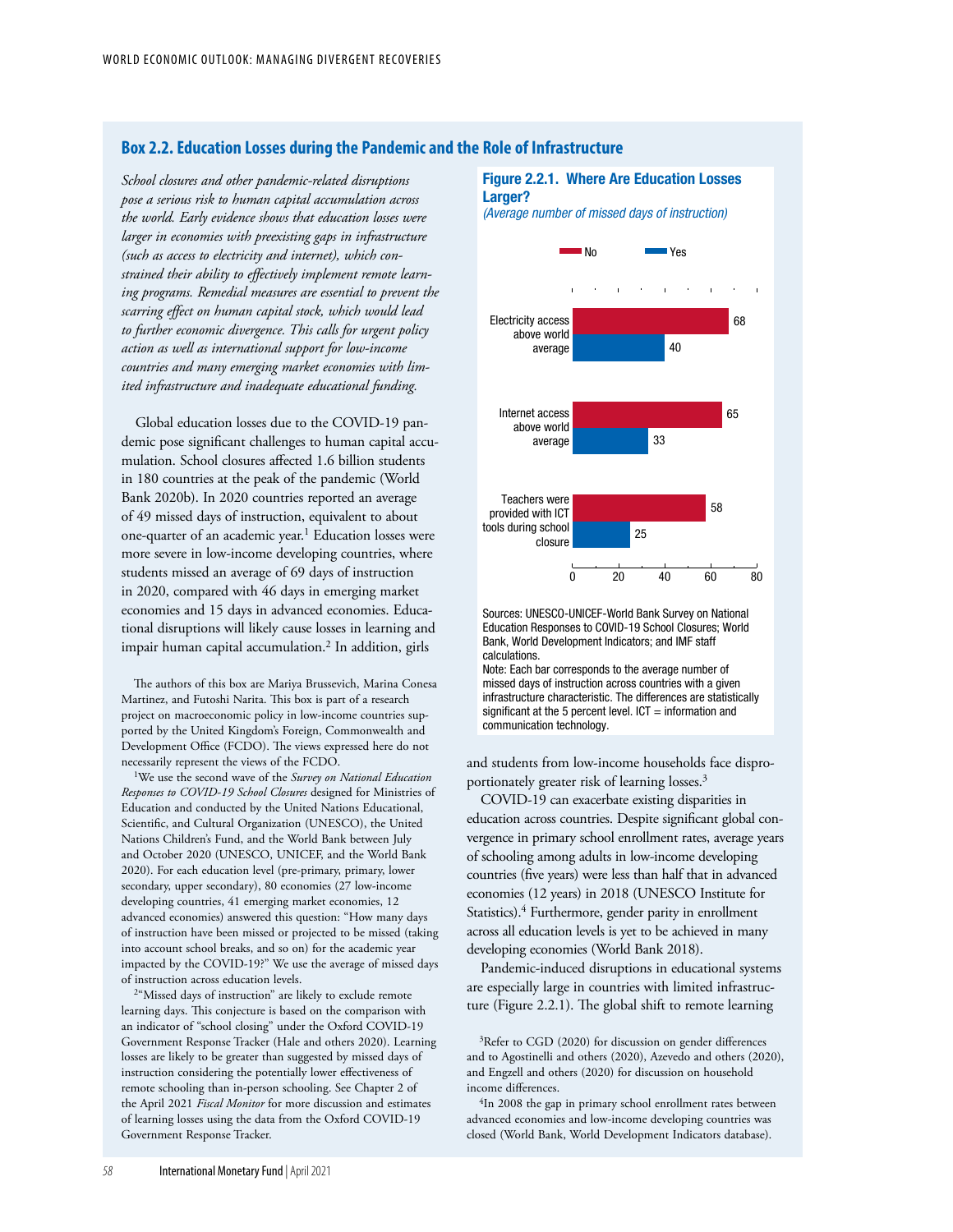### **Box 2.2** *(continued)*

has limited education losses, but its uptake and effectiveness have been uneven across countries. Education losses are 70 percent higher in economies ranking below the world average in access to electricity—90 percent of the population in 2018—compared with those above the world average. In economies where less than half of the population had internet access (world average in 2018), students missed 65 days of instruction—double the average in the economies with higher connectivity rates. In addition, governments that did not provide information and communication technology tools or free connectivity to support teachers' transition to remote learning during the pandemic reported almost double the number of missed days compared with the governments that provided such support. Online platforms for remote learning are available only in three-quarters of low-income developing countries. Most of these countries resorted to radio and television for broadcasting educational content, but almost one-quarter of these countries reported that these tools were not effective for remote learning.

Many economies risk significant education losses during the pandemic, with corresponding long-term income loss.<sup>5</sup> These call for mitigating policy action.

5While the exact learning and associated income losses are not yet known, the estimates of long-term income drop per lost year of schooling span a range of 9–12 percent (Psacharopoulos and Patrinos 2018; Kattan and others 2021). Azevedo and others

Although online learning is likely to play a larger role in the delivery of education in the future, infrastructure gaps and inadequate educational funding in low-income countries and many emerging market economies can pose significant obstacles. To avoid further economic divergence, modernizing educational systems, investing in necessary infrastructure, and ensuring equitable school funding are urgent. Remedial policies also include teacher training to alleviate education losses, financial support to accommodate schooling demands, adjustments to the length of the school year, and complementary tutoring programs for those severely affected during the closures (World Bank 2020a). The international community should support such efforts with increased development assistance for education and digital infrastructure, which could be financed by multilateral development banks, nontraditional partnerships through philanthropic organizations and corporate social responsibility initiatives, or with resources freed up by the debt relief initiatives (World Bank 2020c).

(2020) estimates the lifetime loss in labor earnings for the affected cohort at \$10 trillion—or 8 percent of global GDP in 2017 without remedial measures. Hanushek and Woessmann (2020) estimates that learning losses equivalent to a half academic year loss translate to 2.2 percent lower annual GDP for the remainder of the century. For the United States, Jang and Yum (2020) and Fernald and others (2021) show milder impacts of 0.25 percent and less than 0.1 percent, respectively.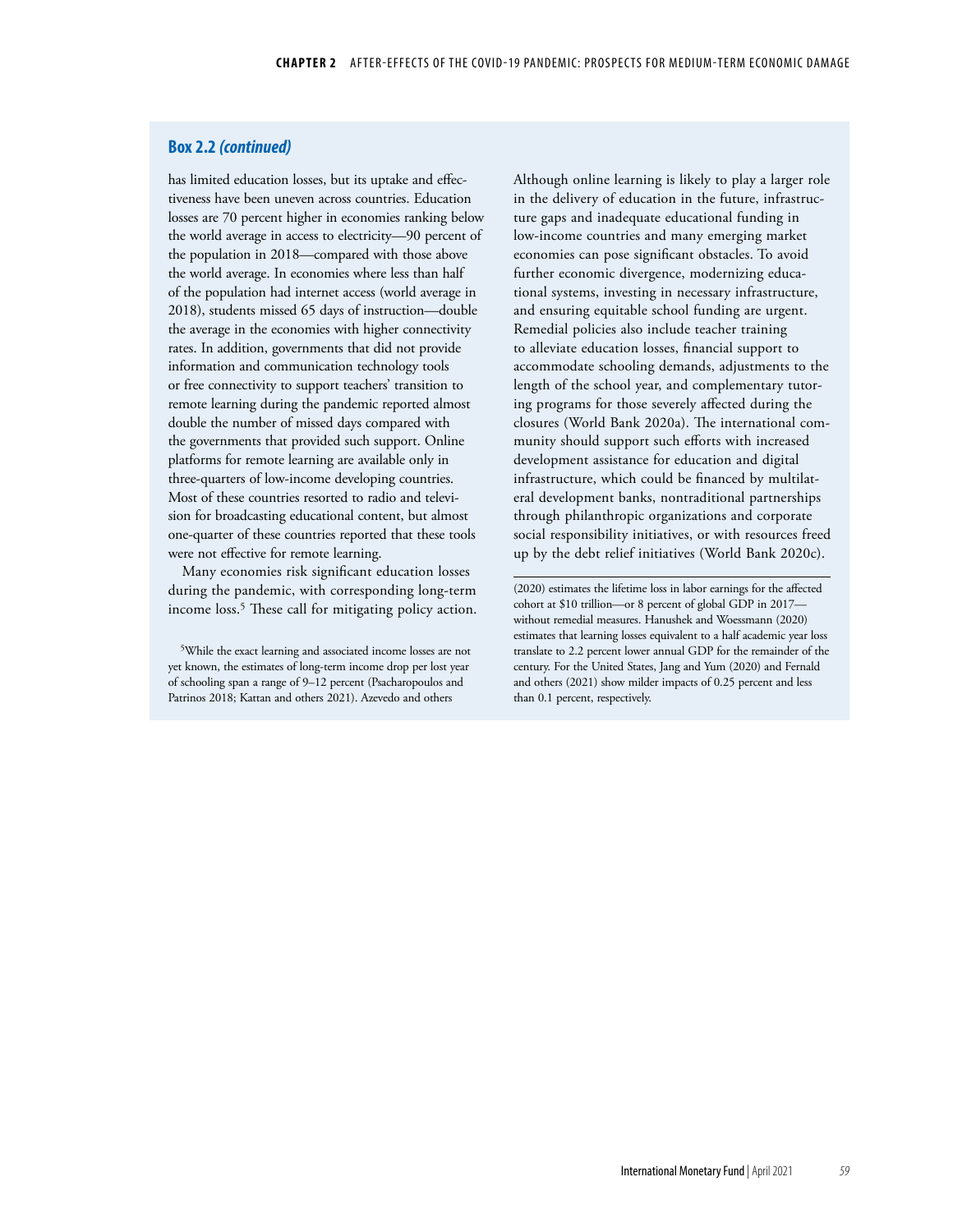### **References**

- Acemoglu, Daron, Ufuk Akcigit, and William Kerr. 2016. "Networks and the Macroeconomy: An Empirical Exploration." *NBER Macroeconomics Annual* 30 (1): 273–335.
- Acemoglu, Daron, David Autor, David Dorn, Gordon H. Hanson, and Brendan Price. 2016. "Import Competition and the Great US Employment Sag of the 2000s." *Journal of Labor Economics* 34 (S1): S141–98.
- Adler, Gustavo, Romain A. Duval, Davide Furceri, Sinem Kiliç Çelik, Ksenia Koloskova, and Marcos Poplawski-Ribeiro. 2017. "Gone with the Headwinds: Global Productivity." IMF Staff Discussion Note 17/04, International Monetary Fund, Washington, DC.
- Agostinelli, Francesco, Matthias Doepke, Giuseppe Sorrenti, and Fabrizio Zilibotti. 2020. "When the Great Equalizer Shuts Down: Schools, Peers, and Parents in Pandemic Times." NBER Working Paper 28264, National Bureau of Economic Research, Cambridge, MA.
- Azevedo, João Pedro, Amer Hasan, Diana Goldemberg, Syedah Aroob Iqbal, and Koen Geven. 2020. "Simulating the Potential Impacts of COVID-19 School Closure on Schooling and Learning Outcomes: A Set of Global Estimates." Policy Research Working Paper 9284, World Bank, Washington, DC.
- Ball, Lawrence. 2014. "Long-Term Damage from the Great Recession in OECD Countries." *European Journal of Economics and Economic Policies: Intervention* 11 (2): 149–60.
- Baqaee, David R., and Emmanuel Farhi. 2020. "Nonlinear Production Networks with an Application to the COVID-19 Crisis." NBER Working Paper 27281, National Bureau of Economic Research, Cambridge, MA.
- Baqaee, David R., and Emmanuel Farhi. 2021. "Supply and Demand in Disaggregated Keynesian Economies with an Application to the Covid-19 Crisis." Unpublished.
- Barro, Robert J., José F. Ursúa, and Joanna Weng. 2020. "The Coronavirus and the Great Influenza Pandemic: Lessons from the 'Spanish Flu' for the Coronavirus's Potential Effects on Mortality and Economic Activity." NBER Working Paper 26866, National Bureau of Economic Research Cambridge, MA.
- Bauer, W. Andreas, R. Sean Craig, José Garrido, Kenneth H. Kang, Kashiwase Kenichiro, Sung Jin Kim, Yan Liu, and Sohrab Rafiq. 2021. "Flattening the Insolvency Curve: Promoting Corporate Restructuring in Asia and the Pacific in the Post-C19 Recovery." IMF Working Paper 2021/016, International Monetary Fund, Washington, DC.
- Bekaert, Geert, Eric Engstrom, and Andrey Ermolov. 2020. "Aggregate Demand and Aggregate Supply Effects of COVID-19: A Real-Time Analysis." Finance and Economics Discussion Series 2020–049, Board of Governors of the Federal Reserve System.
- Bems, Rudolfs, Robert C. Johnson, and Kei-Mu Yi. 2011. "Vertical Linkages and the Collapse of Global Trade." *American Economic Review* 101 (3): 308–12.
- Bernstein, Shai, Emanuel Colonnelli, Xavier Giroud, and Benjamin Iverson. 2019. "Bankruptcy Spillovers." *Journal of Financial Economics* 133 (3): 608–33.
- Bernstein, Shai, Richard R. Townsend, and Ting Xu. 2020. "Flight to Safety: How Economic Downturns Affect Talent Flows to Startups." NBER Working Paper 27907, National Bureau of Economic Research, Cambridge, MA.
- Blanchard, Olivier J., Eugenio Cerutti, and Lawrence Summers. 2015. "Inflation and Activity–Two Explorations and Their Monetary Policy Implications." NBER Working Paper 21726, National Bureau of Economic Research, Cambridge, MA.
- Blanchard, Olivier J., and Lawrence H. Summers. 1986. "Hysteresis and the European Unemployment Problem*.*" *NBER Macroeconomics Annual* 1: 15–78.
- Bloom, Nicholas, Philip Bunn, Paul Mizen, Pawel Smietanka, and Gregory Thwaites. 2020. "The Impact of Covid-19 on Productivity." NBER Working Paper 28233, National Bureau of Economic Research, Cambridge, MA.
- Bonadio, Barthélémy, Zhen Huo, Andrei A. Levchenko, and Nitya Pandalai-Nayar. 2020. "Global Supply Chains in the Pandemic." NBER Working Paper 27224, National Bureau of Economic Research, Cambridge, MA.
- Brinca, Pedro, João B. Duarte, and Miguel Faria-e-Castro. 2020. "Measuring Sectoral Supply and Demand Shocks during COVID-19." *Covid Economics* 20. London: CEPR Press.
- Brown, Jason P. 2020. "US Business Applications Surge in the Face of COVID-19." Economic Bulletin (November): 1–4, Federal Reserve Bank of Kansas City. [https://www](https://www.kansascityfed.org/en/publications/research/eb/articles/2020/us-business-applications-surge-face-of-covid) [.kansascityfed.org/en/publications/research/eb/articles/2020](https://www.kansascityfed.org/en/publications/research/eb/articles/2020/us-business-applications-surge-face-of-covid) [/us-business-applications-surge-face-of-covid](https://www.kansascityfed.org/en/publications/research/eb/articles/2020/us-business-applications-surge-face-of-covid).
- Center for Global Development (CGD). 2020. "Gendered Impacts of COVID-19 School Closures: Insights from Frontline Organizations." Washington, DC.
- Cerdeiro, Diego, and Andras Komaromi. 2020. "Supply Spillovers during the Pandemic: Evidence from High-Frequency Shipping Data." IMF Working Paper 2020/284, International Monetary Fund, Washington, DC.
- Cerra, Valerie, Antonio Fatás, and Sweta C. Saxena. 2020. "Hysteresis and Business Cycles." IMF Working Paper 2020/73, International Monetary Fund, Washington, DC.
- Cerra, Valerie, and Sweta C. Saxena. 2008. "Growth Dynamics: The Myth of Economic Recovery." *American Economic Review* 98 (1): 439–57.
- Crane, Leland D., Ryan A. Decker, Aaron Flaaen, Adrian Hamins-Puertolas, and Christopher Kurz. 2020. "Business Exit during the COVID-19 Pandemic: Non-Traditional Measures in Historical Context." Finance and Economics Discussion Series 2020–089, Board of Governors of the Federal Reserve System, Washington, DC.
- del Rio-Chanona, R. Maria, Penny Mealy, Anton Pichler, François Lafond, and J. Doyne Farmer. 2020. "Supply and Demand Shocks in the COVID-19 Pandemic: An Industry and Occupation Perspective." *Oxford Review of Economic Policy* 36 (Supplement): 94–137.